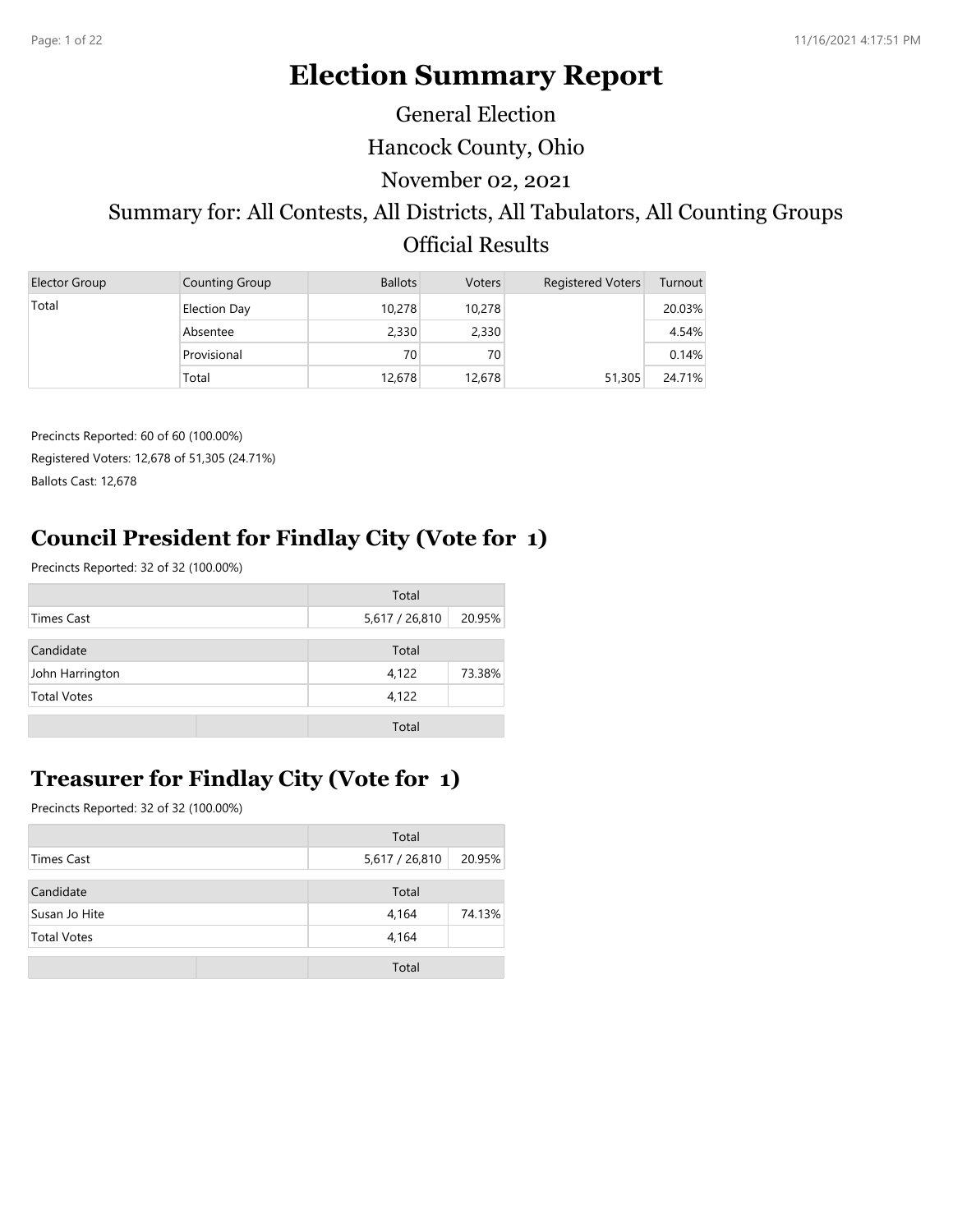#### **Council-at-Large for Findlay City (Vote for 3)**

Precincts Reported: 32 of 32 (100.00%)

|                    | Total          |        |
|--------------------|----------------|--------|
| <b>Times Cast</b>  | 5,617 / 26,810 | 20.95% |
| Candidate          | Total          |        |
| Randy Greeno       | 3,904          | 23.17% |
| Grant C. Russel    | 3,658          | 21.71% |
| Jeff D. Wobser     | 3,831          | 22.73% |
| <b>Total Votes</b> | 11,393         |        |
|                    | Total          |        |

## **Council for 1st Ward Findlay City (Vote for 1)**

Precincts Reported: 4 of 4 (100.00%)

|                     | Total       |        |
|---------------------|-------------|--------|
| Times Cast          | 577 / 3,833 | 15.05% |
| Candidate           | Total       |        |
| <b>Brad Wisener</b> | 408         | 70.71% |
| <b>Total Votes</b>  | 408         |        |
|                     | Total       |        |

## **Council for 2nd Ward Findlay City (Vote for 1)**

Precincts Reported: 5 of 5 (100.00%)

|                    | Total                   |
|--------------------|-------------------------|
| Times Cast         | 30.14%<br>1,338 / 4,440 |
| Candidate          | Total                   |
| Dennis Hellmann    | 69.51%<br>930           |
| <b>Total Votes</b> | 930                     |
|                    | Total                   |

# **Council for 3rd Ward Findlay City (Vote for 1)**

|                      | Total       |        |
|----------------------|-------------|--------|
| Times Cast           | 879 / 3,848 | 22.84% |
| Candidate            | Total       |        |
| <b>Beth Warnecke</b> | 647         | 73.61% |
| <b>Total Votes</b>   | 647         |        |
|                      | Total       |        |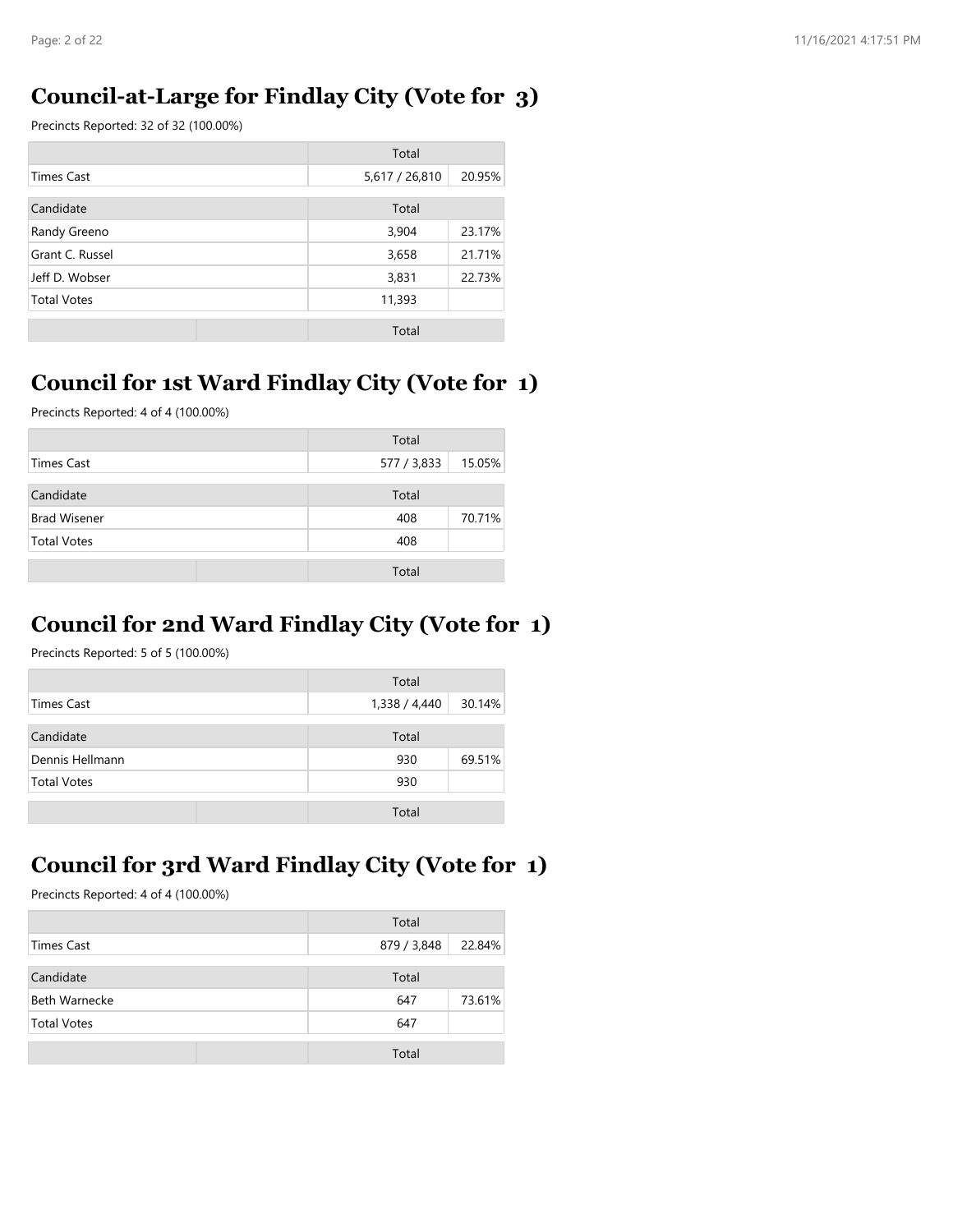## **Council for 4th Ward Findlay City (Vote for 1)**

Precincts Reported: 5 of 5 (100.00%)

|                    | Total                 |
|--------------------|-----------------------|
| Times Cast         | 17.12%<br>651 / 3,802 |
| Candidate          | Total                 |
| James P. Slough    | 66.67%<br>434         |
| <b>Total Votes</b> | 434                   |
|                    | Total                 |

# **Council for 5th Ward Findlay City (Vote for 1)**

Precincts Reported: 5 of 5 (100.00%)

|                    | Total         |        |
|--------------------|---------------|--------|
| Times Cast         | 1,108 / 4,426 | 25.03% |
| Candidate          | Total         |        |
| Brian R. Bauman    | 753           | 67.96% |
| <b>Total Votes</b> | 753           |        |
|                    | Total         |        |

# **Council for 6th Ward Findlay City (Vote for 1)**

Precincts Reported: 4 of 4 (100.00%)

|                    | Total       |        |
|--------------------|-------------|--------|
| Times Cast         | 352 / 2,793 | 12.60% |
| Candidate          | Total       |        |
| James Niemeyer     | 246         | 69.89% |
| <b>Total Votes</b> | 246         |        |
|                    | Total       |        |

# **Council for 7th Ward Findlay City (Vote for 1)**

|                    | Total       |        |
|--------------------|-------------|--------|
| Times Cast         | 712 / 3,668 | 19.41% |
| Candidate          | Total       |        |
| Joshua V. Palmer   | 475         | 66.71% |
| <b>Total Votes</b> | 475         |        |
|                    | Total       |        |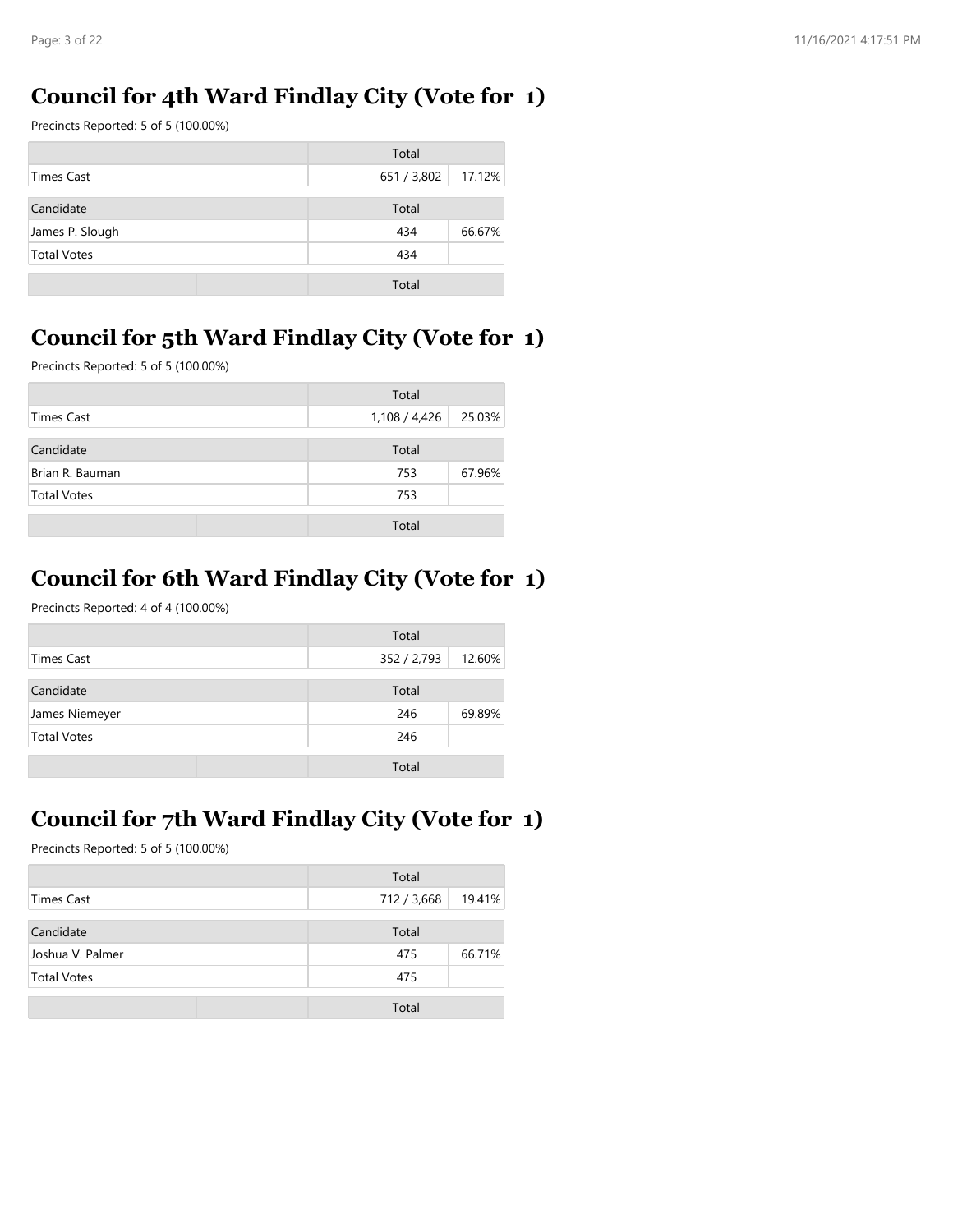## **Council for 2nd Ward Fostoria City (Vote for 1)**

Precincts Reported: 2 of 2 (100.00%)

|                         | Total                 |
|-------------------------|-----------------------|
| Times Cast              | 396 / 1,916<br>20.67% |
| Candidate               | Total                 |
| No Valid Petition Filed |                       |
| <b>Total Votes</b>      | 0                     |
|                         | Total                 |

## **Municipal Court Judge for Findlay (Vote for 1)**

Precincts Reported: 57 of 57 (100.00%)

|                    | Total           |        |
|--------------------|-----------------|--------|
| Times Cast         | 12,035 / 48,352 | 24.89% |
| Candidate          | Total           |        |
| Alan D. Hackenberg | 8,637           | 71.77% |
| <b>Total Votes</b> | 8,637           |        |
|                    | Total           |        |

#### **Municipal Court Judge for Findlay - Unexpired Term Ending 12/31/2023 (Vote for 1)**

Precincts Reported: 57 of 57 (100.00%)

|                     | Total           |        |
|---------------------|-----------------|--------|
| Times Cast          | 12,035 / 48,352 | 24.89% |
| Candidate           | Total           |        |
| Stephanie M. Bishop | 6,930           | 57.58% |
| Garth W. Brown      | 4,333           | 36.00% |
| <b>Total Votes</b>  | 11,263          |        |
|                     | Total           |        |

# **Trustee for Allen Township (Vote for 2)**

|                       | Total       |        |
|-----------------------|-------------|--------|
| <b>Times Cast</b>     | 765 / 2,208 | 34.65% |
| Candidate             | Total       |        |
| Kevin P. Flanagan     | 585         | 38.24% |
| Milford E. Smith, Jr. | 473         | 30.92% |
| <b>Total Votes</b>    | 1,058       |        |
|                       | Total       |        |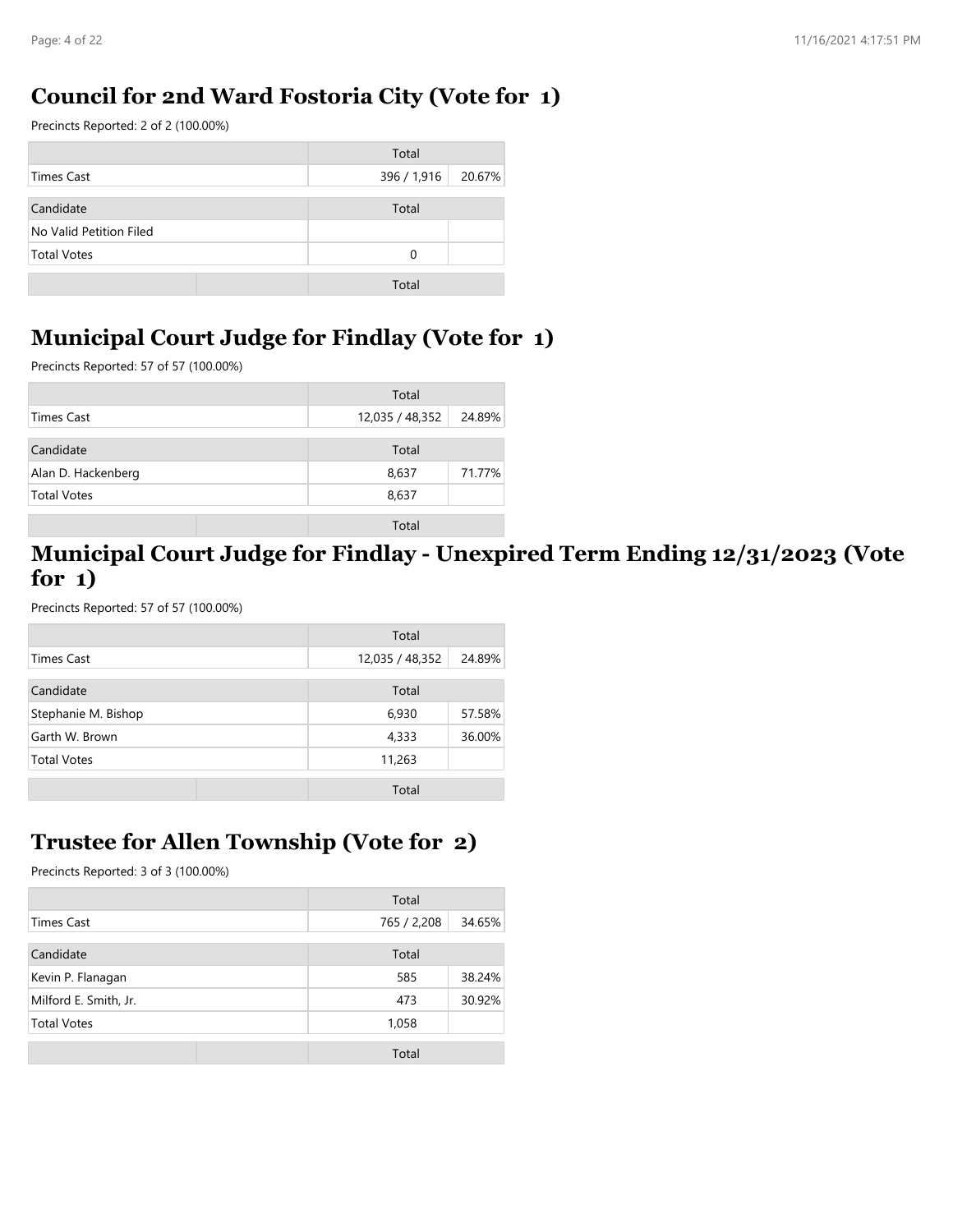#### **Trustee for Amanda Township (Vote for 2)**

Precincts Reported: 1 of 1 (100.00%)

|                    | Total   |        |
|--------------------|---------|--------|
| <b>Times Cast</b>  | 252/739 | 34.10% |
| Candidate          | Total   |        |
| Jon J. Hagerty     | 152     | 30.16% |
| Steven M. Ruggles  | 168     | 33.33% |
| Daniel R. Watson   | 114     | 22.62% |
| <b>Total Votes</b> | 434     |        |
|                    | Total   |        |

## **Trustee for Biglick Township (Vote for 2)**

Precincts Reported: 1 of 1 (100.00%)

|                    | Total     |        |
|--------------------|-----------|--------|
| Times Cast         | 219 / 927 | 23.62% |
| Candidate          | Total     |        |
| Bradley E. Breece  | 160       | 36.53% |
| Edwin D. Cole      | 179       | 40.87% |
| <b>Total Votes</b> | 339       |        |
|                    | Total     |        |

#### **Trustee for Blanchard Township (Vote for 2)**

Precincts Reported: 1 of 1 (100.00%)

|                    | Total     |        |
|--------------------|-----------|--------|
| <b>Times Cast</b>  | 234 / 840 | 27.86% |
| Candidate          | Total     |        |
| Bruce Dale Arnold  | 128       | 27.35% |
| Evan M. Jackson    | 147       | 31.41% |
| Kevin Schoonover   | 105       | 22.44% |
| <b>Total Votes</b> | 380       |        |
|                    | Total     |        |

#### **Trustee for Cass Township (Vote for 2)**

|                    |  | Total     |        |
|--------------------|--|-----------|--------|
| Times Cast         |  | 270 / 709 | 38.08% |
| Candidate          |  | Total     |        |
| Megan Grau         |  | 119       | 22.04% |
| Jason P. Rinker    |  | 196       | 36.30% |
| Jerry L. Wolford   |  | 135       | 25.00% |
| <b>Total Votes</b> |  | 450       |        |
|                    |  | Total     |        |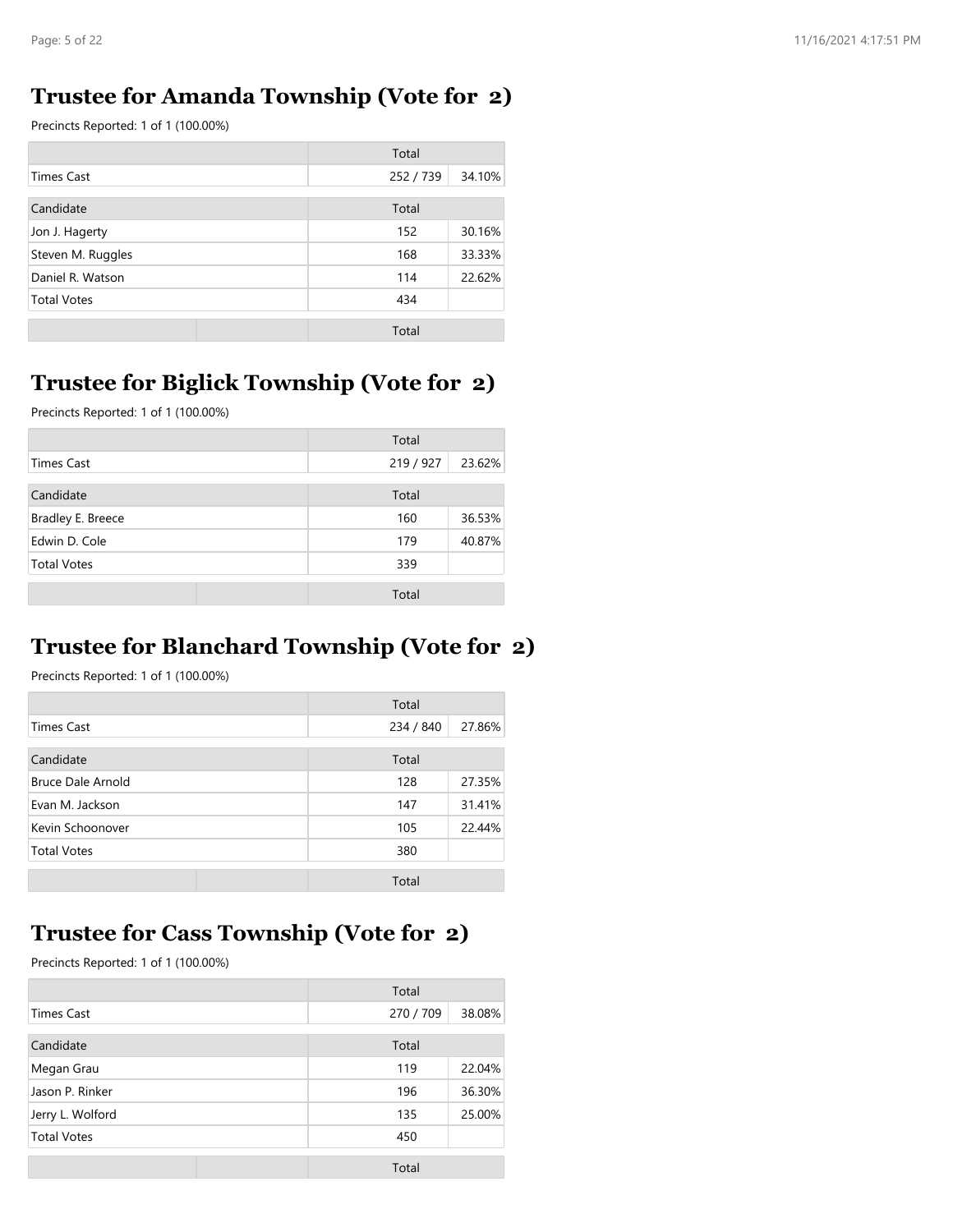#### **Trustee for Delaware Township (Vote for 2)**

Precincts Reported: 1 of 1 (100.00%)

|                    |                 | Total     |        |
|--------------------|-----------------|-----------|--------|
| <b>Times Cast</b>  |                 | 313 / 843 | 37.13% |
| Candidate          |                 | Total     |        |
| Jason E. Lotz      |                 | 180       | 28.75% |
| Scott Snoke        |                 | 204       | 32.59% |
| <b>Total Votes</b> |                 | 492       |        |
|                    |                 | Total     |        |
| John D. Beagle     | <b>WRITE-IN</b> | 108       | 17.25% |

## **Trustee for Eagle Township (Vote for 2)**

Precincts Reported: 1 of 1 (100.00%)

|                    | Total     |        |
|--------------------|-----------|--------|
| Times Cast         | 290 / 838 | 34.61% |
| Candidate          | Total     |        |
| Lyle E. Harvitt    | 240       | 41.38% |
| Matt Rader         | 206       | 35.52% |
| <b>Total Votes</b> | 446       |        |
|                    | Total     |        |

#### **Trustee for Jackson Township (Vote for 2)**

Precincts Reported: 1 of 1 (100.00%)

|                    | Total     |        |
|--------------------|-----------|--------|
| Times Cast         | 256 / 740 | 34.59% |
| Candidate          | Total     |        |
| Brian A. Miller    | 206       | 40.23% |
| <b>Rick Stacy</b>  | 218       | 42.58% |
| <b>Total Votes</b> | 424       |        |
|                    | Total     |        |

# **Trustee for Liberty Township (Vote for 2)**

|                    | Total         |        |
|--------------------|---------------|--------|
| <b>Times Cast</b>  | 1,096 / 4,960 | 22.10% |
|                    |               |        |
| Candidate          | Total         |        |
| Jeffrey L. Hunker  | 596           | 27.19% |
| Shawn C. McFarland | 463           | 21.12% |
| Joseph W. Morton   | 290           | 13.23% |
| Evan Stump         | 534           | 24.36% |
| <b>Total Votes</b> | 1,883         |        |
|                    | Total         |        |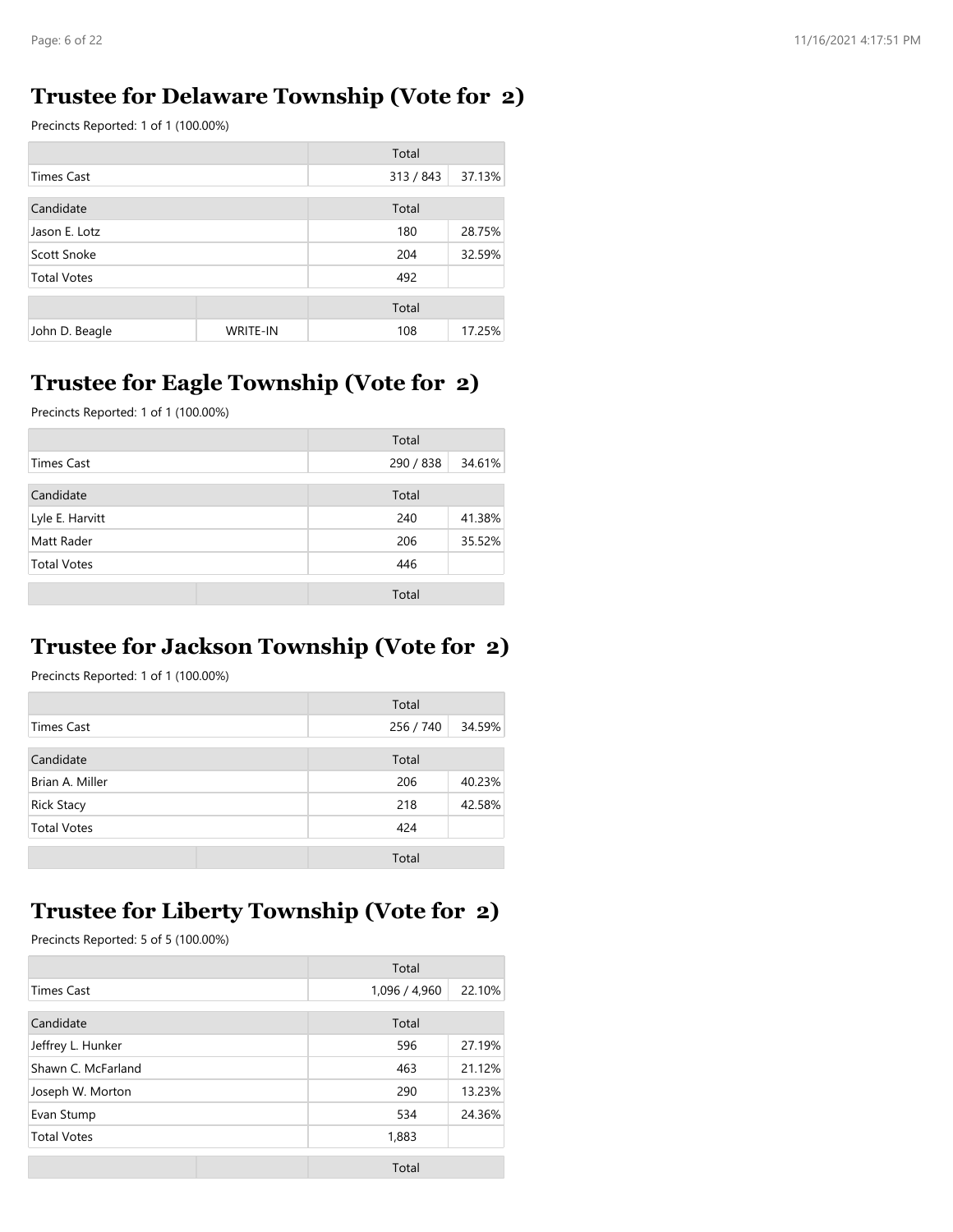#### **Trustee for Madison Township (Vote for 2)**

Precincts Reported: 2 of 2 (100.00%)

|                    | Total       |        |
|--------------------|-------------|--------|
| Times Cast         | 557 / 1,598 | 34.86% |
| Candidate          | Total       |        |
| Mark L. Hartman    | 468         | 42.01% |
| Ed Rettig          | 401         | 36.00% |
| <b>Total Votes</b> | 869         |        |
|                    | Total       |        |

#### **Trustee for Marion Township (Vote for 2)**

Precincts Reported: 2 of 2 (100.00%)

|                    | Total       |        |
|--------------------|-------------|--------|
| Times Cast         | 718 / 2,495 | 28.78% |
| Candidate          | Total       |        |
| James A. Gosche    | 488         | 33.98% |
| John E. Wolfe      | 510         | 35.52% |
| <b>Total Votes</b> | 998         |        |
|                    | Total       |        |

# **Trustee for Orange Township (Vote for 2)**

Precincts Reported: 1 of 1 (100.00%)

|                    | Total   |        |
|--------------------|---------|--------|
| Times Cast         | 247/972 | 25.41% |
| Candidate          | Total   |        |
| David A. Warren    | 199     | 40.28% |
| <b>Total Votes</b> | 199     |        |
|                    | Total   |        |

#### **Trustee for Pleasant Township (Vote for 2)**

|                    | Total       |        |
|--------------------|-------------|--------|
| Times Cast         | 504 / 1,507 | 33.44% |
| Candidate          | Total       |        |
| Ralph Aller        | 226         | 22.42% |
| Gregg Like         | 331         | 32.84% |
| Roger D. Rader     | 314         | 31.15% |
| <b>Total Votes</b> | 871         |        |
|                    | Total       |        |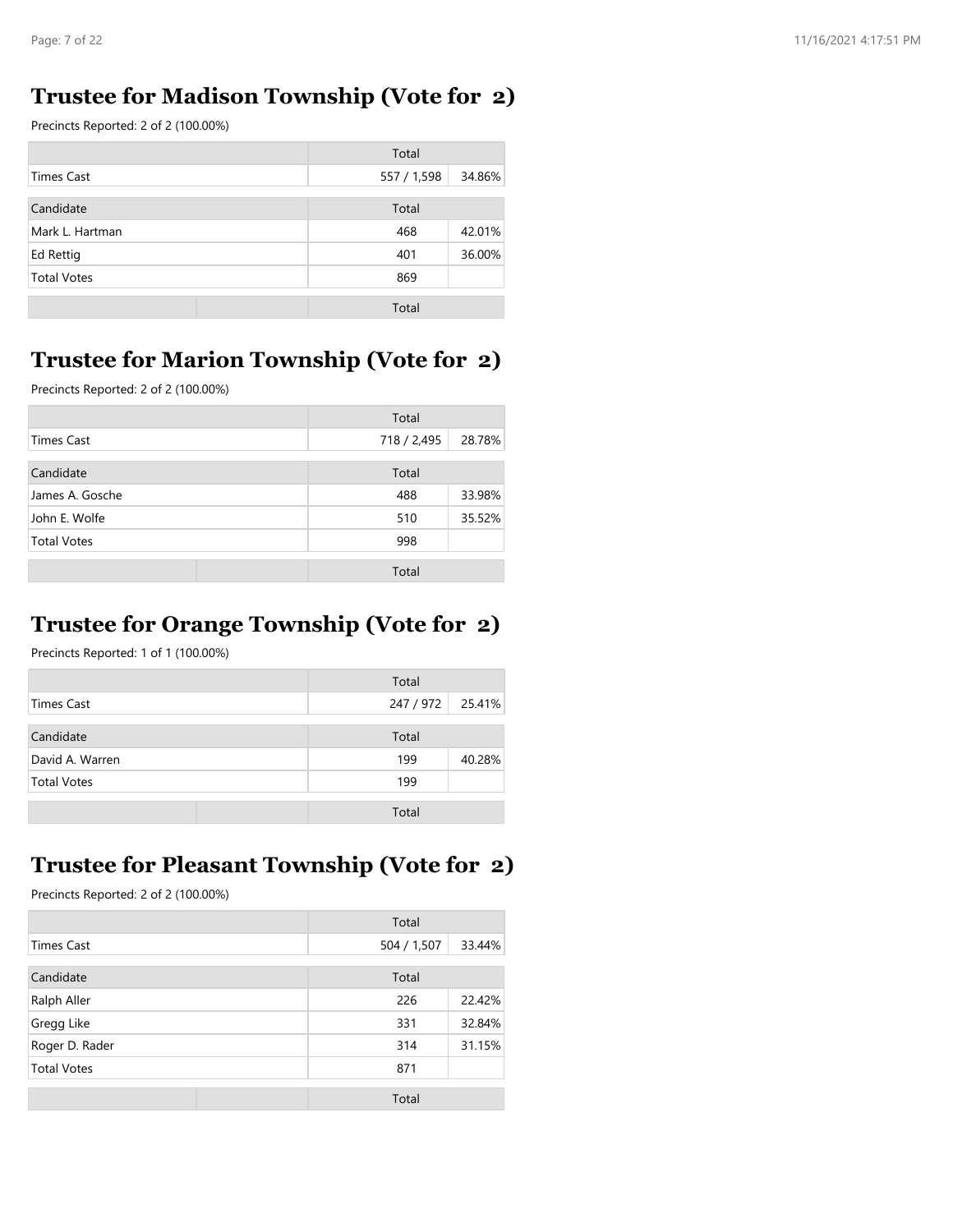#### **Trustee for Portage Township (Vote for 2)**

Precincts Reported: 1 of 1 (100.00%)

|                     | Total     |        |
|---------------------|-----------|--------|
| <b>Times Cast</b>   | 160 / 520 | 30.77% |
| Candidate           | Total     |        |
| Rodney L. Barnhisel | 133       | 41.56% |
| Dennis L. Jones     | 114       | 35.63% |
| <b>Total Votes</b>  | 247       |        |
|                     | Total     |        |

#### **Trustee for Union Township (Vote for 2)**

Precincts Reported: 2 of 2 (100.00%)

|                     | Total       |        |
|---------------------|-------------|--------|
| <b>Times Cast</b>   | 338 / 1,221 | 27.68% |
| Candidate           | Total       |        |
| Tamala K. Augustine | 287         | 42.46% |
| Jason W. Hoffman    | 243         | 35.95% |
| <b>Total Votes</b>  | 530         |        |
|                     | Total       |        |

#### **Trustee for Van Buren Township (Vote for 2)**

Precincts Reported: 1 of 1 (100.00%)

|                    | Total   |        |
|--------------------|---------|--------|
| <b>Times Cast</b>  | 229/683 | 33.53% |
| Candidate          | Total   |        |
| Nolan Redd         | 79      | 17.25% |
| David Weihrauch    | 177     | 38.65% |
| John W. Wilson     | 138     | 30.13% |
| <b>Total Votes</b> | 394     |        |
|                    | Total   |        |

#### **Fiscal Officer for Van Buren Township - Unexpired Term Ending 03/31/2024 (Vote for 1)**

|                    | Total     |        |
|--------------------|-----------|--------|
| Times Cast         | 229 / 683 | 33.53% |
| Candidate          | Total     |        |
| Todd L. Rossman    | 182       | 79.48% |
| <b>Total Votes</b> | 182       |        |
|                    | Total     |        |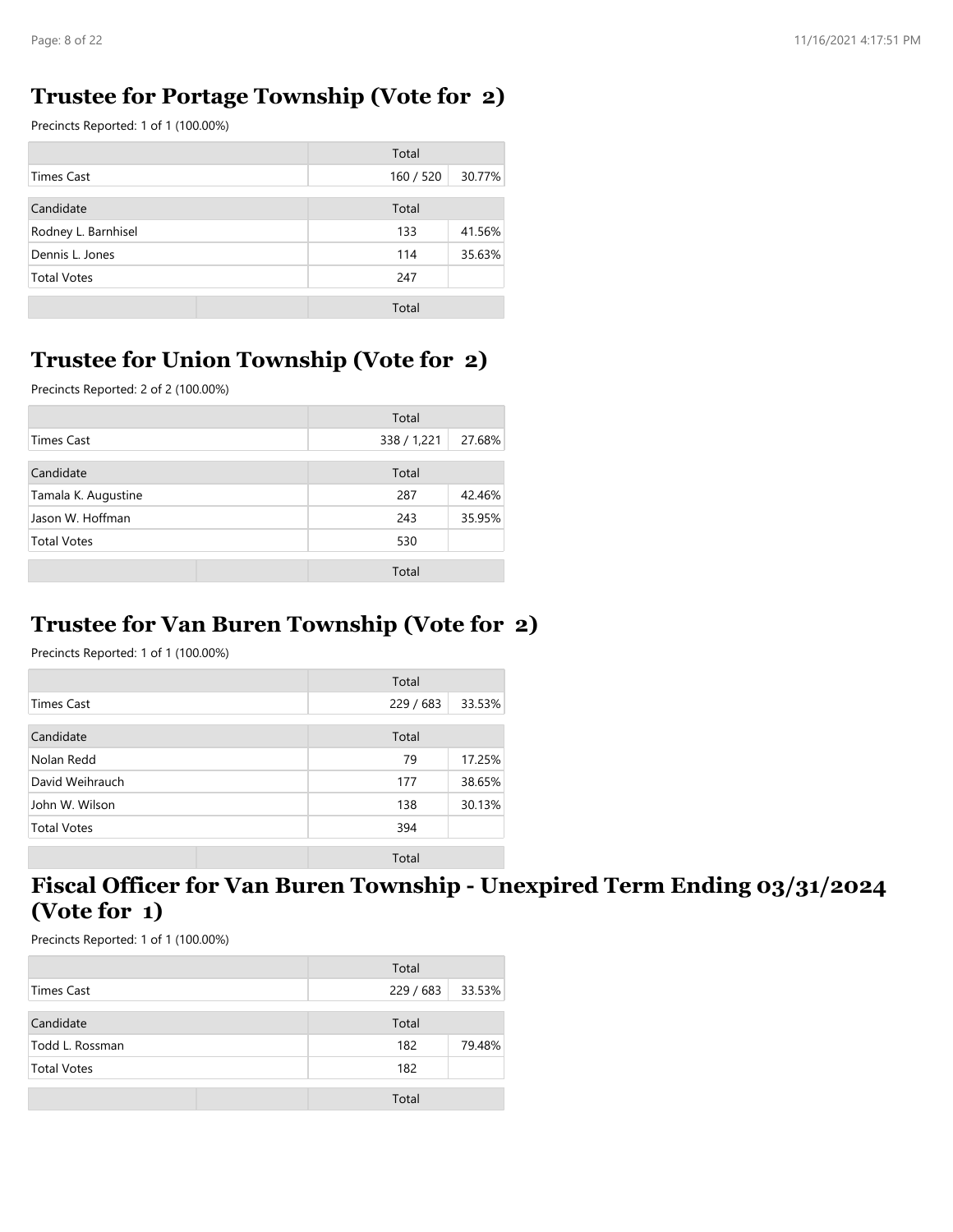## **Trustee for Washington Township (Vote for 2)**

Precincts Reported: 1 of 1 (100.00%)

|                    | Total       |        |
|--------------------|-------------|--------|
| Times Cast         | 247 / 1,037 | 23.82% |
| Candidate          | Total       |        |
| John E. Grossman   | 196         | 39.68% |
| Richard D. Noel    | 202         | 40.89% |
| <b>Total Votes</b> | 398         |        |
|                    | Total       |        |

## **Council for Arcadia Village (Vote for 4)**

Precincts Reported: 1 of 1 (100.00%)

|                    | Total  |        |
|--------------------|--------|--------|
| Times Cast         | 60/365 | 16.44% |
| Candidate          | Total  |        |
| Rhonda Dingelstedt | 51     | 21.25% |
| <b>Total Votes</b> | 51     |        |
|                    | Total  |        |

## **Council for Arlington Village (Vote for 4)**

Precincts Reported: 2 of 2 (100.00%)

|                    | Total       |        |
|--------------------|-------------|--------|
| <b>Times Cast</b>  | 342 / 1,004 | 34.06% |
| Candidate          | Total       |        |
| Catherine Barker   | 232         | 16.96% |
| Thad W. Dempster   | 249         | 18.20% |
| Terry L. Huffman   | 259         | 18.93% |
| Allan Latta        | 259         | 18.93% |
| <b>Total Votes</b> | 999         |        |
|                    | Total       |        |

# **Board of Trustees of Public Affairs for Arlington Village (Vote for 1)**

|                     | Total       |        |
|---------------------|-------------|--------|
| Times Cast          | 342 / 1,004 | 34.06% |
| Candidate           | Total       |        |
| David S. Reamsnyder | 274         | 80.12% |
| <b>Total Votes</b>  | 274         |        |
|                     | Total       |        |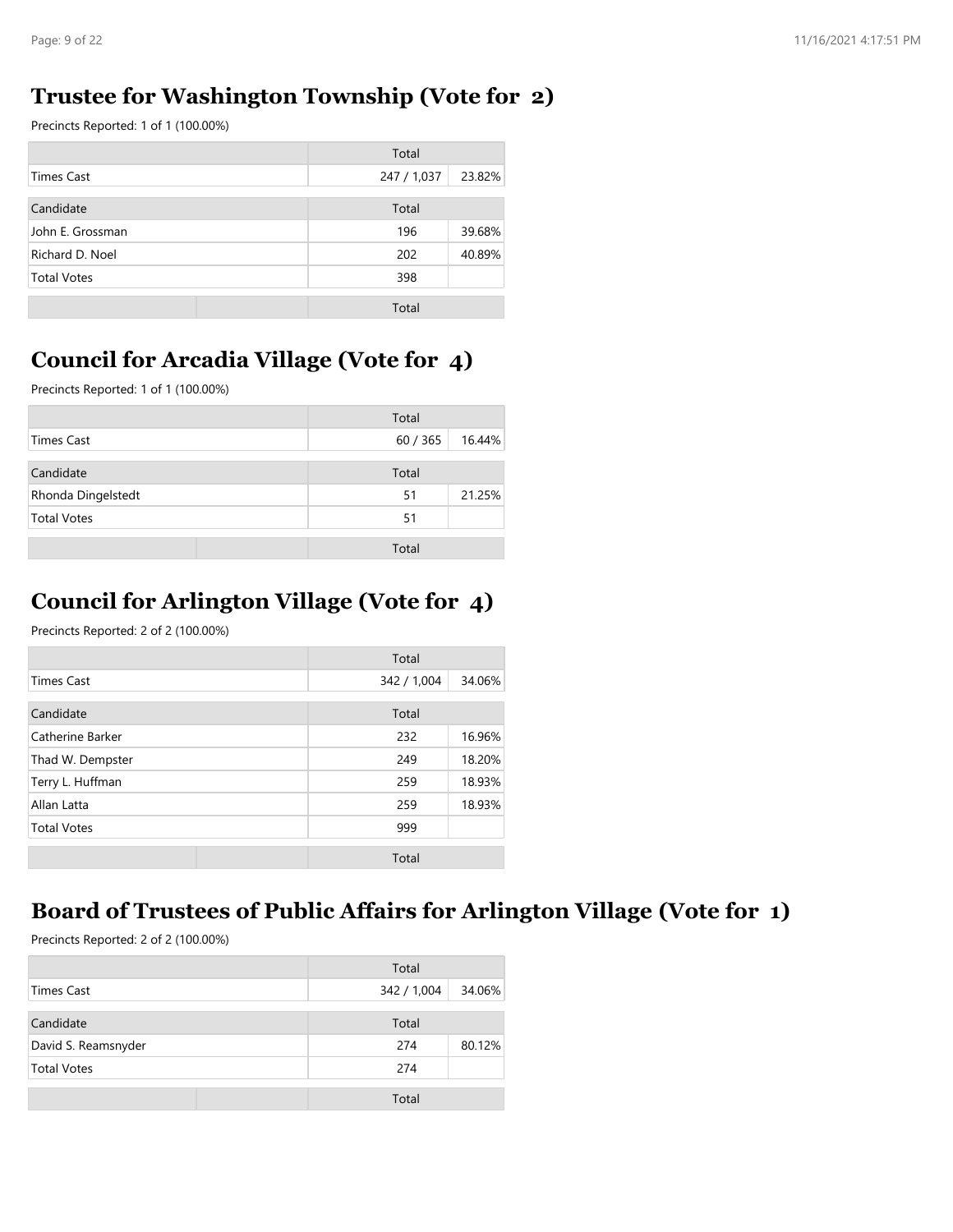#### **Mayor for Benton Ridge Village - Unexpired Term Ending 12/31/2023 (Vote for 1)**

Precincts Reported: 1 of 1 (100.00%)

|                    | Total            |
|--------------------|------------------|
| Times Cast         | 52/209<br>24.88% |
| Candidate          | Total            |
| Joe Kennedy        | 69.23%<br>36     |
| <b>Total Votes</b> | 36               |
|                    | Total            |

## **Council for Benton Ridge Village (Vote for 4)**

Precincts Reported: 1 of 1 (100.00%)

|                    | Total    |        |
|--------------------|----------|--------|
| <b>Times Cast</b>  | 52 / 209 | 24.88% |
| Candidate          | Total    |        |
| Robert J. Crawford | 42       | 20.19% |
| Barbara J. Sharrer | 25       | 12.02% |
| <b>Total Votes</b> | 67       |        |
|                    | Total    |        |

#### **Board of Trustees of Public Affairs for Benton Ridge Village (Vote for 1)**

Precincts Reported: 1 of 1 (100.00%)

|                         | Total  |        |
|-------------------------|--------|--------|
| Times Cast              | 52/209 | 24.88% |
| Candidate               | Total  |        |
| No Valid Petition Filed |        |        |
| <b>Total Votes</b>      | 0      |        |
|                         | Total  |        |

# **Council for Bluffton Village (Vote for 4)**

|                    | Total    |        |
|--------------------|----------|--------|
| <b>Times Cast</b>  | 18 / 143 | 12.59% |
| Candidate          | Total    |        |
| Jerry Cupples      | 13       | 18.06% |
| Mitchell Kingsley  | 6        | 8.33%  |
| David R. Steiner   | 10       | 13.89% |
| Phill Talavinia    | 10       | 13.89% |
| <b>Total Votes</b> | 39       |        |
|                    | Total    |        |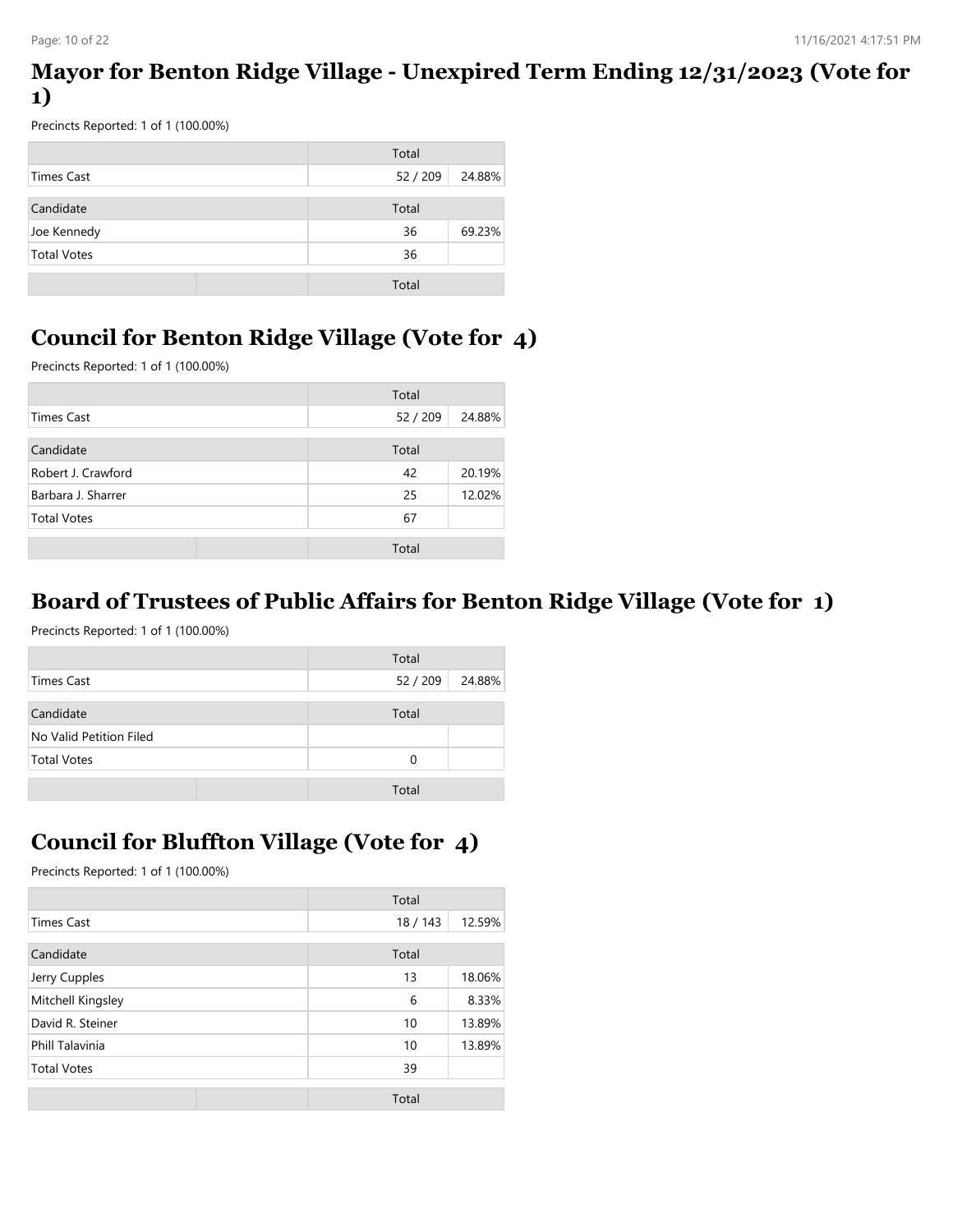## **Council for Jenera Village (Vote for 4)**

Precincts Reported: 1 of 1 (100.00%)

|                    | Total    |        |
|--------------------|----------|--------|
| Times Cast         | 40 / 164 | 24.39% |
| Candidate          | Total    |        |
| Rebecca Jones      | 35       | 21.88% |
| <b>Total Votes</b> | 35       |        |
|                    | Total    |        |

## **Mayor for McComb Village - Unexpired Term Ending 12/31/2023 (Vote for 1)**

Precincts Reported: 1 of 1 (100.00%)

|                    | Total     |        |
|--------------------|-----------|--------|
| <b>Times Cast</b>  | 347 / 961 | 36.11% |
| Candidate          | Total     |        |
| Gordon L. Myers    | 161       | 46.40% |
| Cathy Schroll      | 181       | 52.16% |
| <b>Total Votes</b> | 342       |        |
|                    | Total     |        |

#### **Council for McComb Village (Vote for 4)**

|                           | Total     |        |
|---------------------------|-----------|--------|
| <b>Times Cast</b>         | 347 / 961 | 36.11% |
| Candidate                 | Total     |        |
| Tyler Brumbaugh           | 248       | 17.87% |
| Carol A. Cary             | 123       | 8.86%  |
| Anika Midge Ewing-Brown   | 92        | 6.63%  |
| Michael L. Fasig          | 229       | 16.50% |
| Elizabeth A. Fenstermaker | 203       | 14.63% |
| Sara Klay                 | 133       | 9.58%  |
| Brenda I. Mygrant         | 63        | 4.54%  |
| James W. Schroll          | 92        | 6.63%  |
| Greg Shannon              | 112       | 8.07%  |
| <b>Total Votes</b>        | 1,295     |        |
|                           | Total     |        |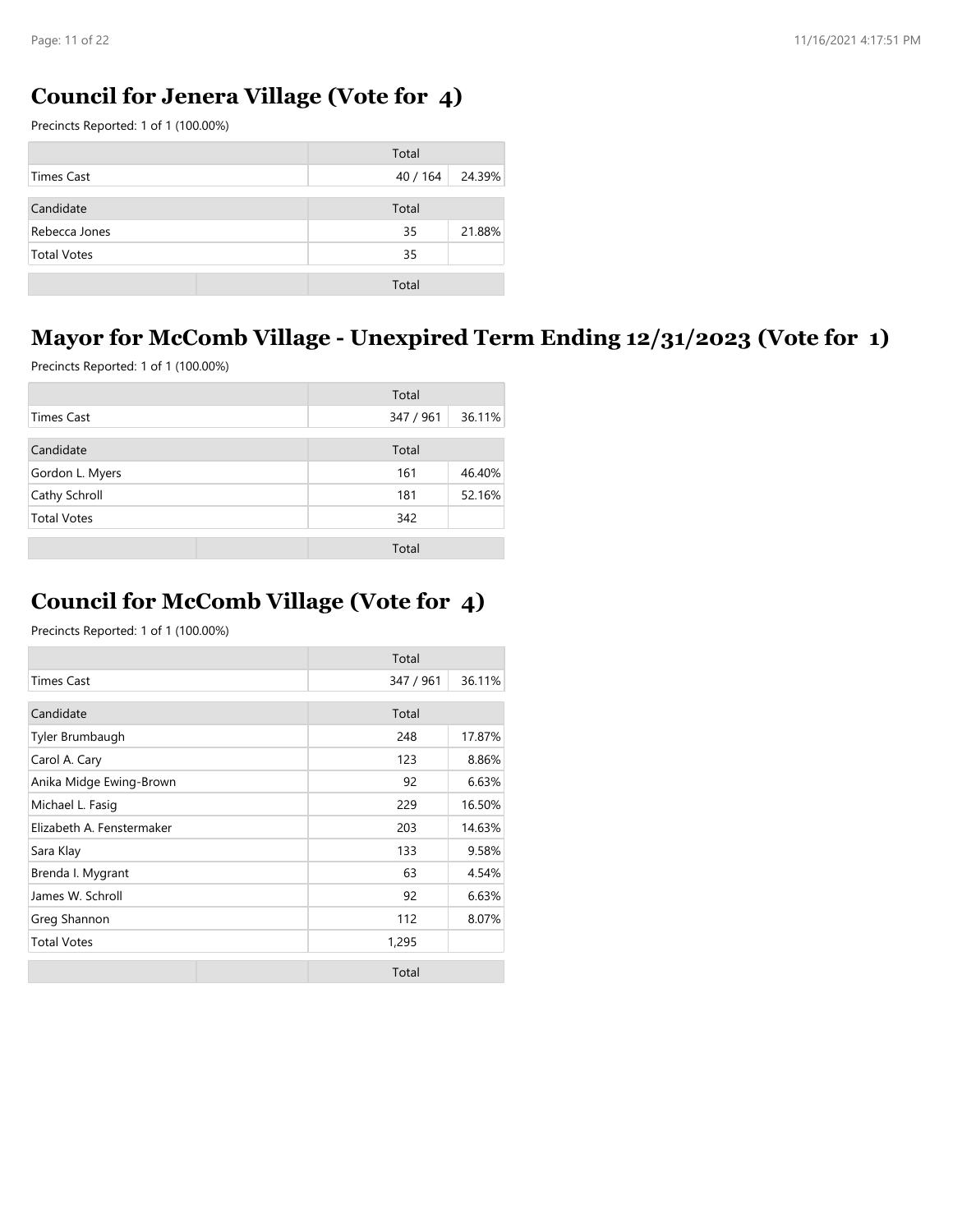#### **Council for Mt. Blanchard Village (Vote for 4)**

Precincts Reported: 1 of 1 (100.00%)

|                      |                 | Total    |        |
|----------------------|-----------------|----------|--------|
| <b>Times Cast</b>    |                 | 98 / 308 | 31.82% |
| Candidate            |                 | Total    |        |
| Cindy Amburgy        |                 | 69       | 17.60% |
| Aletha Grubb         |                 | 81       | 20.66% |
| Thomas H. Van Handel |                 | 66       | 16.84% |
| <b>Total Votes</b>   |                 | 235      |        |
|                      |                 | Total    |        |
| Gray Porcello        | <b>WRITE-IN</b> | 19       | 4.85%  |

#### **Council for Mt. Cory Village (Vote for 4)**

Precincts Reported: 1 of 1 (100.00%)

|                         | Total    |        |
|-------------------------|----------|--------|
| Times Cast              | 45 / 157 | 28.66% |
| Candidate               | Total    |        |
| No Valid Petition Filed |          |        |
| <b>Total Votes</b>      | 0        |        |
|                         | Total    |        |

#### **Board of Trustees of Public Affairs for Mt. Cory Village (Vote for 1)**

Precincts Reported: 1 of 1 (100.00%)

|                         | Total    |        |
|-------------------------|----------|--------|
| Times Cast              | 45 / 157 | 28.66% |
| Candidate               | Total    |        |
| No Valid Petition Filed |          |        |
| <b>Total Votes</b>      | 0        |        |
|                         | Total    |        |

#### **Council for Rawson Village (Vote for 4)**

|                      | Total    |        |
|----------------------|----------|--------|
| <b>Times Cast</b>    | 64 / 320 | 20.00% |
| Candidate            | Total    |        |
| David B. Ferris      | 55       | 21.48% |
| Larry Moyes II       | 38       | 14.84% |
| Carolyn Sue Witteman | 41       | 16.02% |
| <b>Total Votes</b>   | 134      |        |
|                      | Total    |        |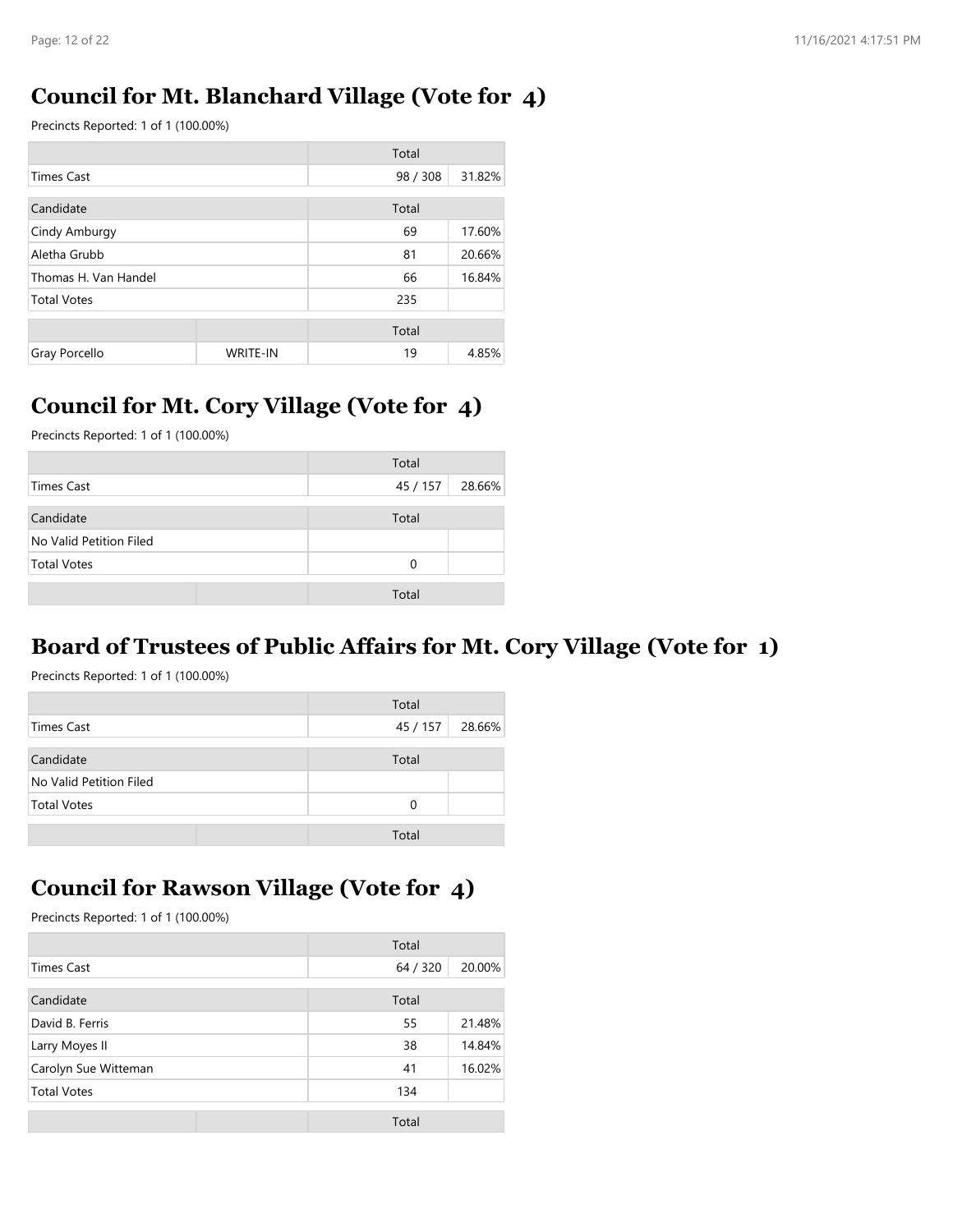#### **Board of Trustees of Public Affairs for Rawson Village (Vote for 1)**

Precincts Reported: 1 of 1 (100.00%)

|                         | Total              |
|-------------------------|--------------------|
| Times Cast              | 64 / 320<br>20.00% |
| Candidate               | Total              |
| No Valid Petition Filed |                    |
| <b>Total Votes</b>      | 0                  |
|                         | Total              |

## **Council for Van Buren Village (Vote for 4)**

Precincts Reported: 1 of 1 (100.00%)

|                    | Total   |        |
|--------------------|---------|--------|
| <b>Times Cast</b>  | 121/284 | 42.61% |
| Candidate          | Total   |        |
| Nicholas D. DeVore | 90      | 18.60% |
| Katherine Omlor    | 67      | 13.84% |
| Natalie Walters    | 86      | 17.77% |
| Don Wills          | 83      | 17.15% |
| <b>Total Votes</b> | 326     |        |
|                    | Total   |        |

## **Council for Vanlue Village (Vote for 4)**

|                    |  | Total    |        |
|--------------------|--|----------|--------|
| <b>Times Cast</b>  |  | 93 / 223 | 41.70% |
| Candidate          |  | Total    |        |
| Melissa A. Caudill |  | 58       | 15.59% |
| Robert Greene      |  | 62       | 16.67% |
| Rebecca Nye        |  | 64       | 17.20% |
| Melissa Sunderhaus |  | 40       | 10.75% |
| Amy Wiseley        |  | 78       | 20.97% |
| <b>Total Votes</b> |  | 302      |        |
|                    |  | Total    |        |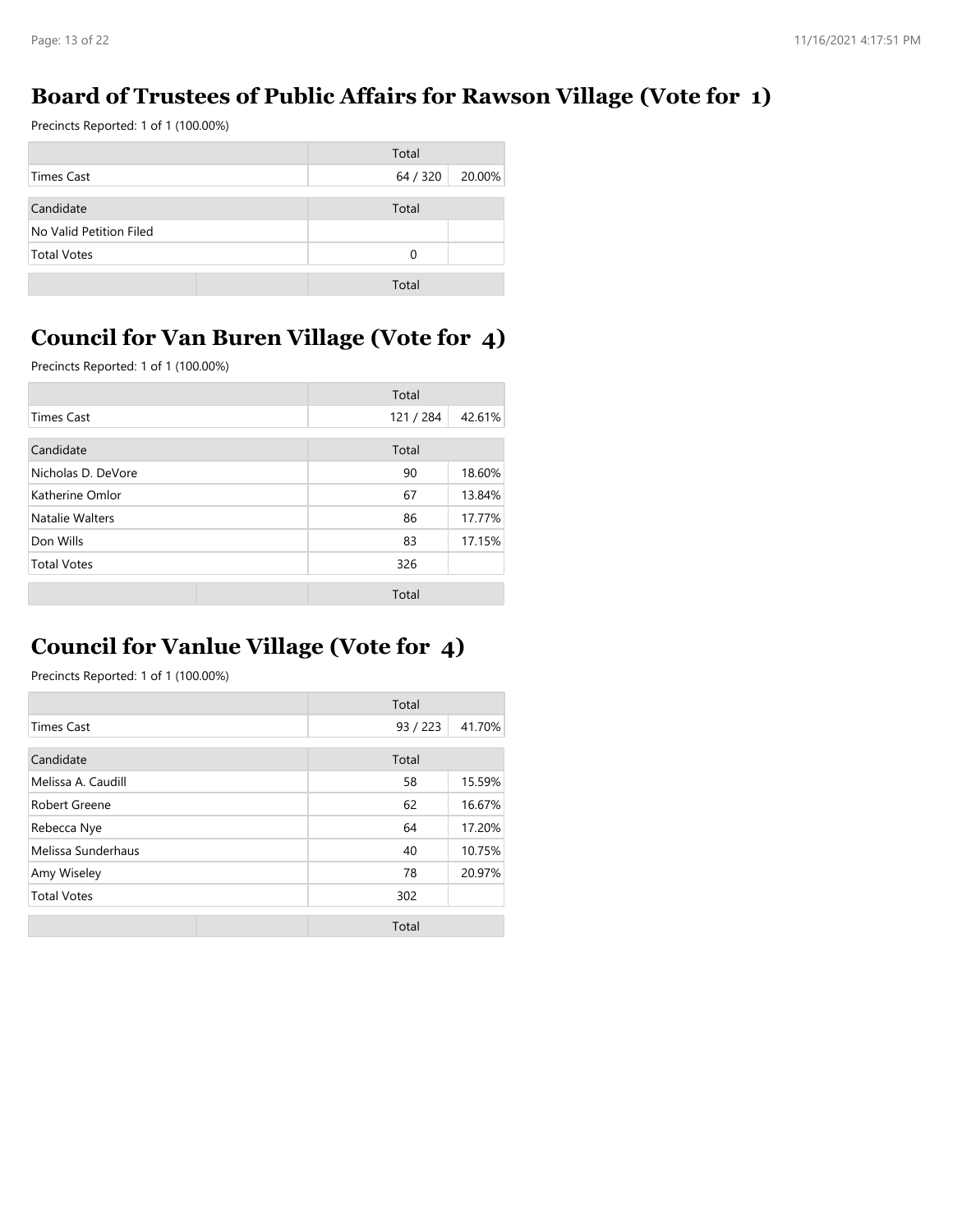#### **Governing Board of the Hancock County Educational Service Center (Vote for 3)**

Precincts Reported: 33 of 33 (100.00%)

|                    | Total          |        |
|--------------------|----------------|--------|
| Times Cast         | 6,519 / 21,876 | 29.80% |
| Candidate          | Total          |        |
| Nancy N. George    | 4,107          | 21.00% |
| Mark Gleason       | 3,894          | 19.91% |
| John D. Oman       | 4,227          | 21.61% |
| <b>Total Votes</b> | 12,228         |        |
|                    | Total          |        |

#### **Governing Board of the Wood County Educational Service Center (Vote for 3)**

Precincts Reported: 2 of 2 (100.00%)

|                       | Total |        |
|-----------------------|-------|--------|
| <b>Times Cast</b>     | 15/70 | 21.43% |
| Candidate             | Total |        |
| Judith A. Hines       | 9     | 20.00% |
| <b>Judith Paredes</b> | 7     | 15.56% |
| Timothy F. Smith      | 8     | 17.78% |
| <b>Total Votes</b>    | 24    |        |
|                       | Total |        |

## **Board of Education for Findlay CSD (Vote for 2)**

|                    | Total          |        |
|--------------------|----------------|--------|
| <b>Times Cast</b>  | 5,721 / 27,405 | 20.88% |
| Candidate          | Total          |        |
| Matthew R. Cooper  | 3,425          | 29.93% |
| Patricia J. Klein  | 1,883          | 16.46% |
| Sara Peltier       | 1,794          | 15.68% |
| Susan D. Russel    | 3,116          | 27.23% |
| <b>Total Votes</b> | 10,218         |        |
|                    | Total          |        |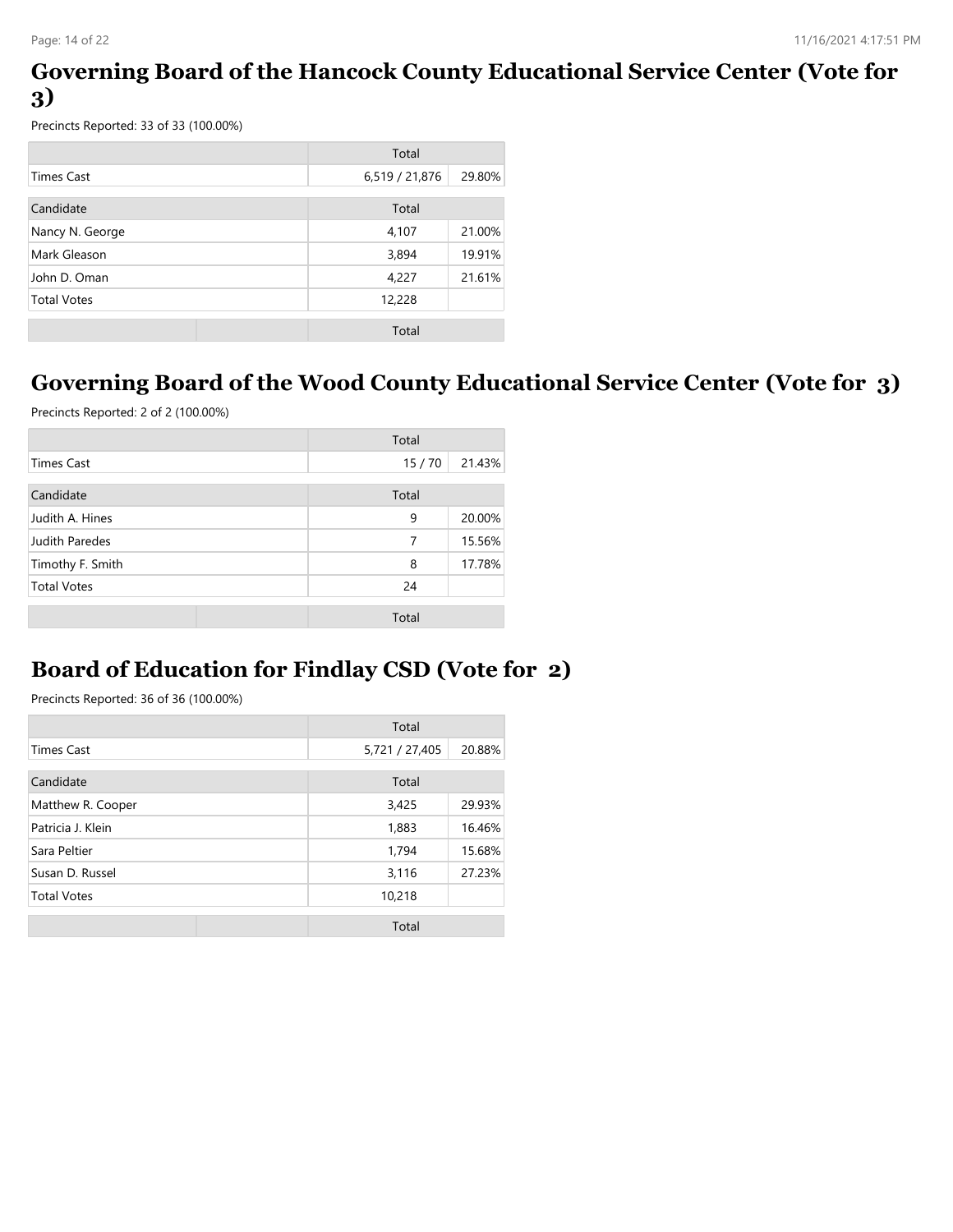#### **Board of Education for Fostoria CSD (Vote for 3)**

Precincts Reported: 2 of 2 (100.00%)

|                         | Total       |        |
|-------------------------|-------------|--------|
| <b>Times Cast</b>       | 344 / 1,623 | 21.20% |
| Candidate               | Total       |        |
| Irene Banks             | 71          | 6.88%  |
| Betsy Bringman          | 187         | 18.12% |
| Todd Burgei             | 28          | 2.71%  |
| Patrick D. Grine        | 150         | 14.53% |
| Alexis Norris           | 63          | 6.10%  |
| Sharon K. Stannard      | 105         | 10.17% |
| Ira H. Turner III<br>77 |             | 7.46%  |
| 226<br>Thomas M. Wade   |             | 21.90% |
| <b>Total Votes</b>      | 907         |        |
|                         | Total       |        |

#### **Board of Education for Ada EVSD (Vote for 2)**

Precincts Reported: 1 of 1 (100.00%)

|                                     | Total              |        |
|-------------------------------------|--------------------|--------|
| <b>Times Cast</b>                   | 137.50%<br>44 / 32 |        |
| Candidate                           | Total              |        |
| Chase Archer                        | 12<br>13.64%       |        |
| Adam Baumgartner                    | 6.82%<br>6         |        |
| L. Denise D'Arca<br>5               |                    | 5.68%  |
| Ron Fleming                         | 16<br>18.18%       |        |
| Peg Gordon<br>9                     |                    | 10.23% |
| <b>Ted Griffith</b><br>26.14%<br>23 |                    |        |
| <b>Total Votes</b>                  | 71                 |        |
|                                     | Total              |        |

## **Board of Education for Arcadia LSD (Vote for 3)**

|                    | Total       |        |
|--------------------|-------------|--------|
| <b>Times Cast</b>  | 564 / 2,195 | 25.69% |
| Candidate          | Total       |        |
| Linda Bishop       | 332         | 19.62% |
| Corey Boes         | 341         | 20.15% |
| Ryan A. George     | 390         | 23.05% |
| Chad Rosebrook     | 286         | 16.90% |
| <b>Total Votes</b> | 1,349       |        |
|                    | Total       |        |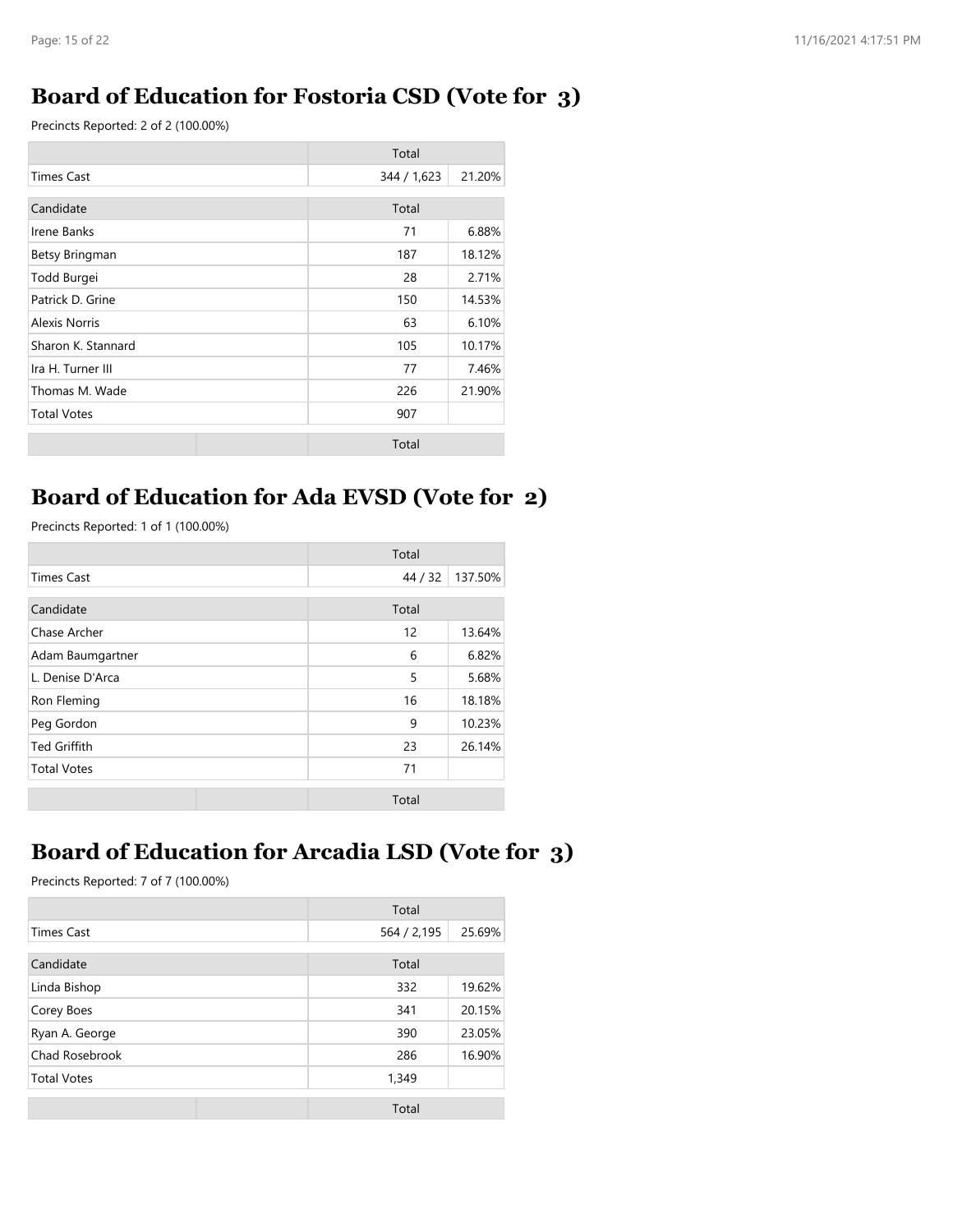#### **Board of Education for Arlington LSD (Vote for 3)**

Precincts Reported: 5 of 5 (100.00%)

|                    | Total       |        |
|--------------------|-------------|--------|
| <b>Times Cast</b>  | 895 / 2,439 | 36.70% |
| Candidate          | Total       |        |
| Kevin Hartman      | 692         | 25.77% |
| Cindy K. Hindall   | 672         | 25.03% |
| Kyle Kelley Powell | 469         | 17.47% |
| Mark A. Russell    | 476         | 17.73% |
| <b>Total Votes</b> | 2,309       |        |
|                    | Total       |        |

#### **Board of Education for Arlington LSD - Unexpired Term Ending 12/31/2023 (Vote for 1)**

Precincts Reported: 5 of 5 (100.00%)

|                    | Total       |        |
|--------------------|-------------|--------|
| Times Cast         | 895 / 2,439 | 36.70% |
| Candidate          | Total       |        |
| Rachel Gerber      | 592         | 66.15% |
| <b>Total Votes</b> | 592         |        |
|                    | Total       |        |

#### **Board of Education for Bluffton EVSD (Vote for 3)**

|                    | Total  |        |
|--------------------|--------|--------|
| <b>Times Cast</b>  | 22/237 | 9.28%  |
| Candidate          | Total  |        |
| Bradley J. Dailey  | 16     | 24.24% |
| Mitch Giesige      | 13     | 19.70% |
| Roni L. Kaufman    | 9      | 13.64% |
| Wesley L. Klinger  | 13     | 19.70% |
| <b>Total Votes</b> | 51     |        |
|                    | Total  |        |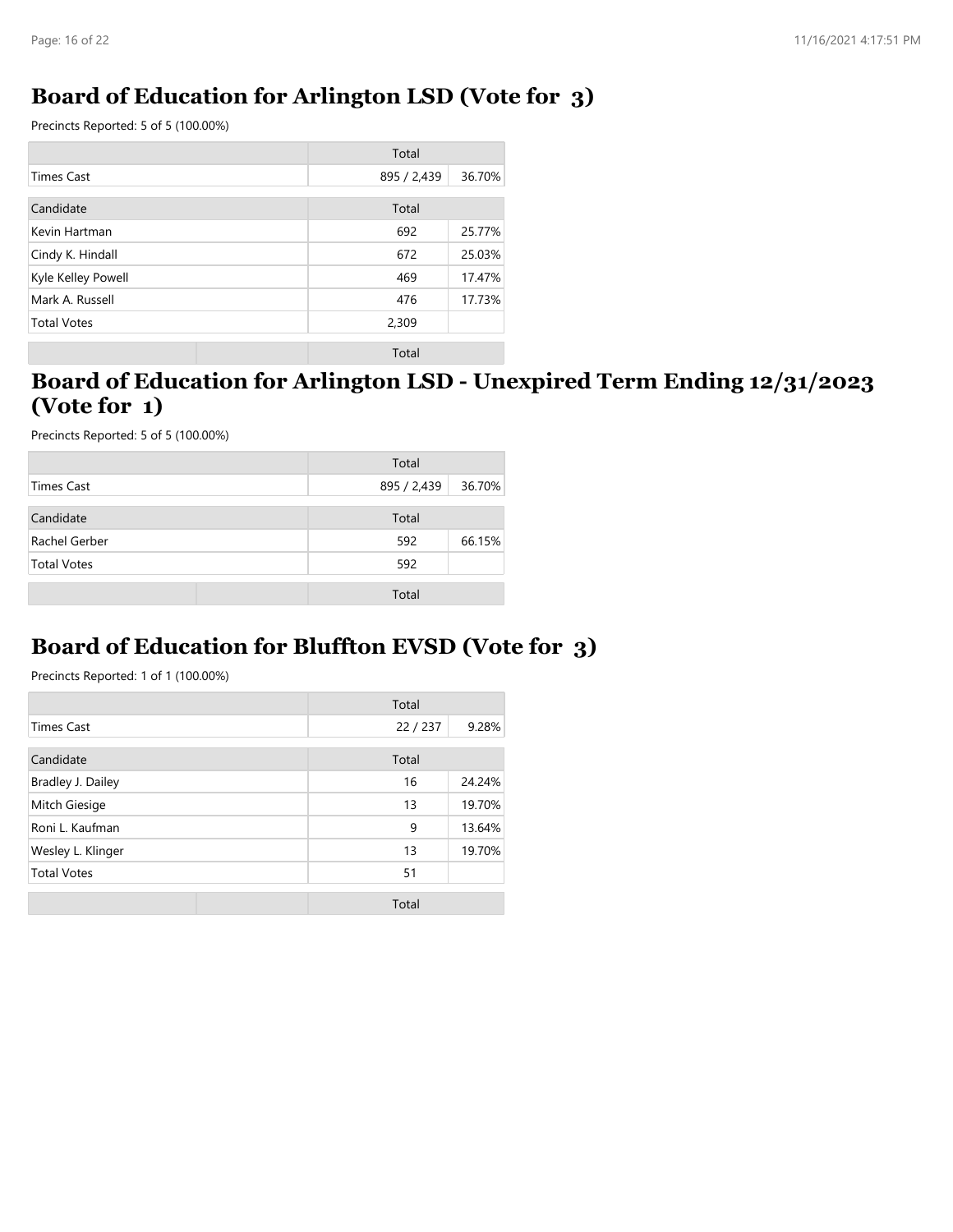#### **Board of Education for Cory-Rawson LSD (Vote for 3)**

Precincts Reported: 6 of 6 (100.00%)

|                          | Total       |        |
|--------------------------|-------------|--------|
| <b>Times Cast</b>        | 785 / 2,765 | 28.39% |
| Candidate                | Total       |        |
| Kari Kempf               | 564         | 23.95% |
| <b>Brent Thomas</b>      | 561         | 23.82% |
| 549<br>Andy Wagner       |             | 23.31% |
| Adrienne Witteman<br>304 |             | 12.91% |
| <b>Total Votes</b>       | 1,978       |        |
|                          | Total       |        |

## **Board of Education for Elmwood LSD (Vote for 2)**

Precincts Reported: 1 of 1 (100.00%)

|                      | Total |        |
|----------------------|-------|--------|
| <b>Times Cast</b>    | 14/66 | 21.21% |
| Candidate            | Total |        |
| Brian S. King        | 4     | 14.29% |
| David A. Lee         | 9     | 32.14% |
| Jeremie Pennington   | 6     | 21.43% |
| William J. Zimmerman | 4     | 14.29% |
| <b>Total Votes</b>   | 23    |        |
|                      | Total |        |

#### **Board of Education for Hardin Northern LSD (Vote for 2)**

|                    |                 | Total |        |
|--------------------|-----------------|-------|--------|
| <b>Times Cast</b>  |                 | 13/62 | 20.97% |
| Candidate          |                 | Total |        |
| Kenneth Hopson     |                 | 8     | 30.77% |
| <b>Total Votes</b> |                 | 9     |        |
|                    |                 | Total |        |
| Sara Stewart       | <b>WRITE-IN</b> |       | 3.85%  |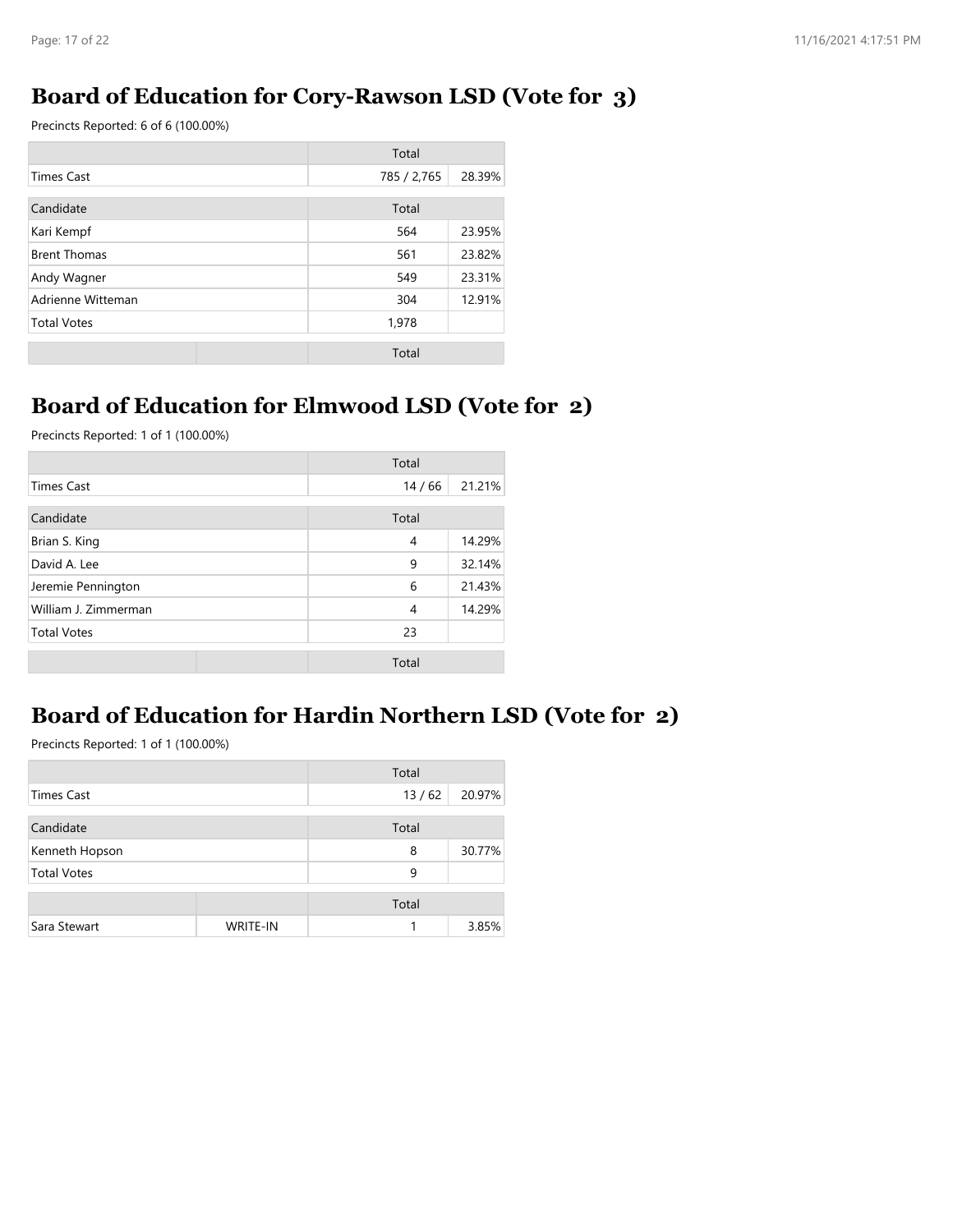#### **Board of Education for Liberty-Benton LSD (Vote for 3)**

Precincts Reported: 8 of 8 (100.00%)

|                           | Total         |        |  |
|---------------------------|---------------|--------|--|
| Times Cast                | 1,100 / 4,978 | 22.10% |  |
| Candidate                 | Total         |        |  |
| <b>Brian Christiansen</b> | 762           | 23.09% |  |
| A.J. Granger              | 868           | 26.30% |  |
| Jim Mace                  | 762           | 23.09% |  |
| <b>Total Votes</b>        | 2,392         |        |  |
|                           | Total         |        |  |

## **Board of Education for McComb LSD (Vote for 3)**

Precincts Reported: 5 of 5 (100.00%)

|                    | Total       |        |
|--------------------|-------------|--------|
| <b>Times Cast</b>  | 656 / 2,010 | 32.64% |
| Candidate          | Total       |        |
| Glenn Miehls       | 469         | 23.83% |
| Robbie Quiroga     | 478         | 24.29% |
| Andrew Schapson    | 437         | 22.21% |
| <b>Total Votes</b> | 1,384       |        |
|                    | Total       |        |

## **Board of Education for North Baltimore LSD (Vote for 3)**

|                         | Total    |        |
|-------------------------|----------|--------|
| Times Cast              | 1/4      | 25.00% |
| Candidate               | Total    |        |
| Timothy J. Archer, Jr.  | $\Omega$ | 0.00%  |
| Jeremy Z. Sharninghouse | $\Omega$ | 0.00%  |
| Joshua Stufft           | $\Omega$ | 0.00%  |
| <b>Total Votes</b>      | $\Omega$ |        |
|                         | Total    |        |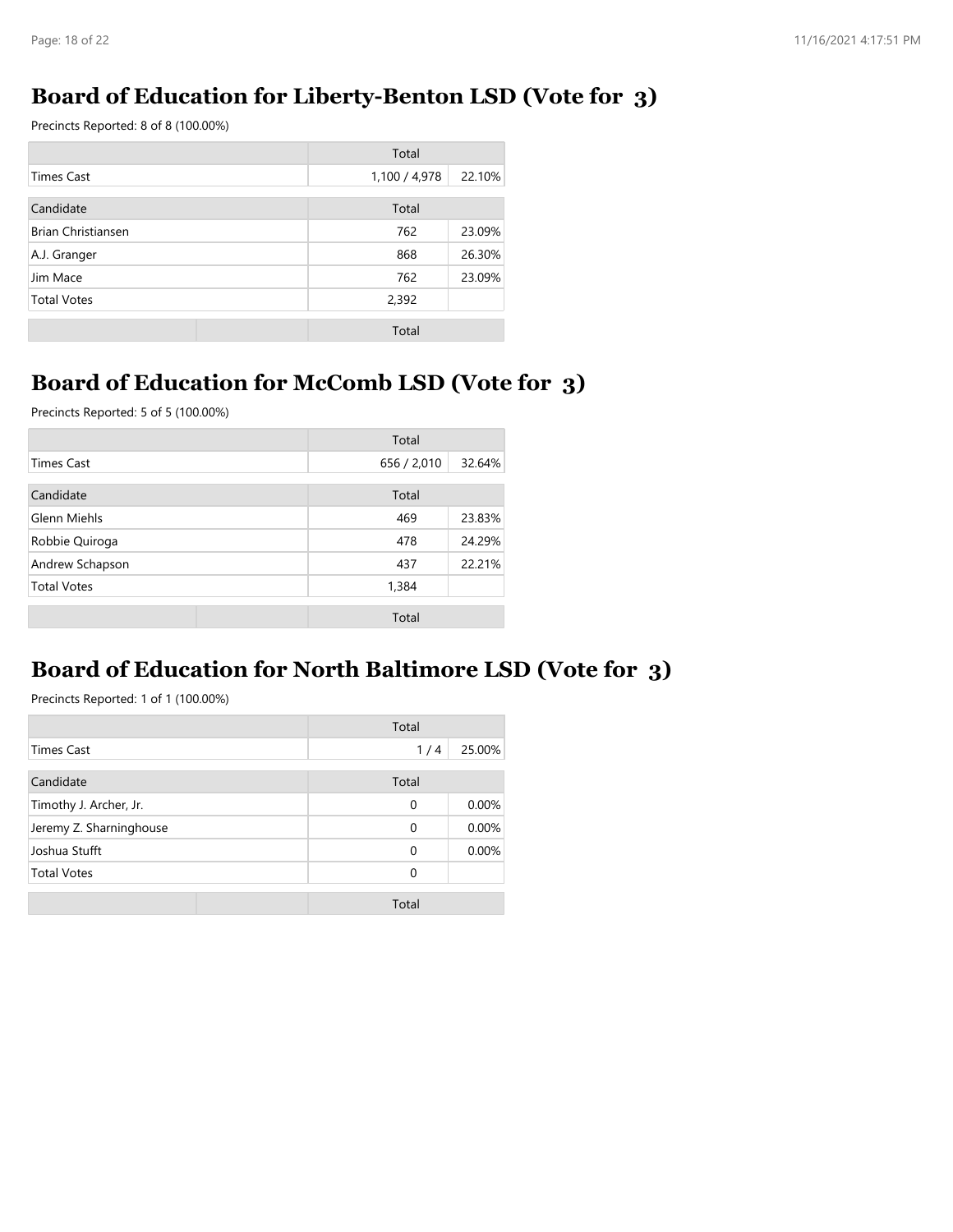## **Board of Education for Riverdale LSD (Vote for 3)**

Precincts Reported: 4 of 4 (100.00%)

|                       | Total       |        |
|-----------------------|-------------|--------|
| <b>Times Cast</b>     | 492 / 1,461 | 33.68% |
| Candidate             | Total       |        |
| <b>Rick Clark</b>     | 308         | 20.87% |
| Derek Dailey<br>267   |             | 18.09% |
| Laura A. Leopold      | 208         | 14.09% |
| <b>Ashley Walters</b> | 336         | 22.76% |
| <b>Total Votes</b>    | 1,119       |        |
|                       | Total       |        |

#### **Board of Education for Van Buren LSD (Vote for 3)**

Precincts Reported: 9 of 9 (100.00%)

|                       | Total         |        |
|-----------------------|---------------|--------|
| <b>Times Cast</b>     | 1,723 / 5,056 | 34.08% |
| Candidate             | Total         |        |
| Melanie Adams         | 660           | 12.77% |
| Diane M. Boguski      | 615           | 11.90% |
| Jamie Lynn Cunningham | 606           | 11.72% |
| Laura Ebright         | 809           | 15.65% |
| Andy Fisher           | 1,003         | 19.40% |
| Melinda K. Williams   | 832           | 16.10% |
| <b>Total Votes</b>    | 4,525         |        |
|                       | Total         |        |

#### **Board of Education for Van Buren LSD - Unexpired Term Ending 12/31/2023 (Vote for 1)**

|                    | Total         |        |
|--------------------|---------------|--------|
| Times Cast         | 1,723 / 5,056 | 34.08% |
| Candidate          | Total         |        |
| Shelly K. Hindall  | 717           | 41.61% |
| Michael Leifheit   | 802           | 46.55% |
| <b>Total Votes</b> | 1,519         |        |
|                    | Total         |        |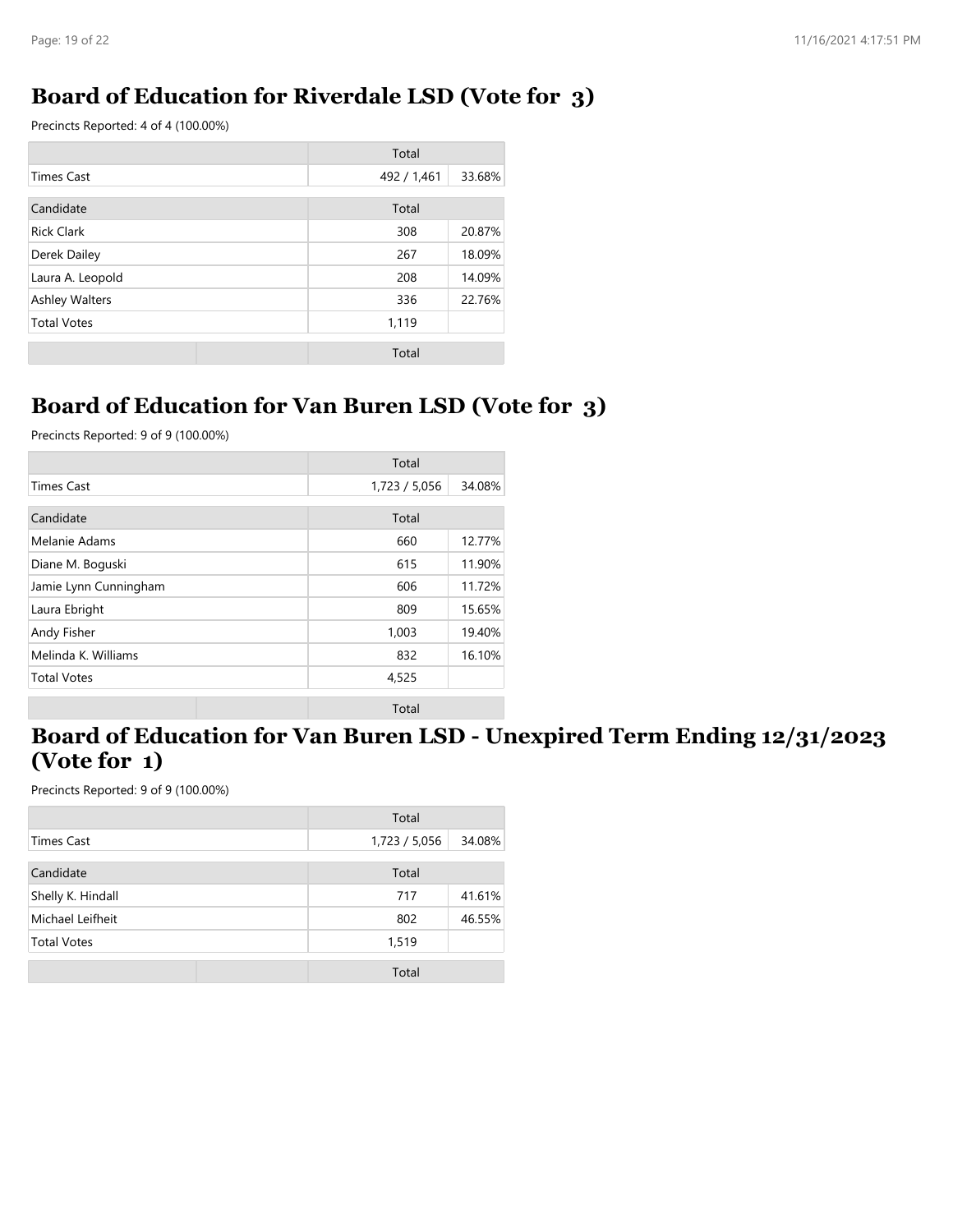#### **Board of Education for Vanlue LSD (Vote for 3)**

Precincts Reported: 4 of 4 (100.00%)

|                    | Total     |        |
|--------------------|-----------|--------|
| Times Cast         | 304 / 972 | 31.28% |
| Candidate          | Total     |        |
| Dawn M. Caudill    | 248       | 27.19% |
| Sean A. Martin     | 193       | 21.16% |
| <b>Total Votes</b> | 441       |        |
|                    | Total     |        |

#### **#1 50 North Tax Levy (Renewal) (Vote for 1)**

Precincts Reported: 60 of 60 (100.00%)

|                              | Total           |        |
|------------------------------|-----------------|--------|
| <b>Times Cast</b>            | 12,678 / 51,305 | 24.71% |
| Candidate                    | Total           |        |
| FOR THE TAX LEVY             | 8,545           | 67.40% |
| <b>AGAINST THE TAX LEVY</b>  | 4,028           | 31.77% |
| <b>Total Votes</b><br>12,573 |                 |        |
|                              | Total           |        |

#### **#2 Fostoria City Charter Amendment (Vote for 1)**

Precincts Reported: 2 of 2 (100.00%)

|                    | Total                 |
|--------------------|-----------------------|
| <b>Times Cast</b>  | 396 / 1,916<br>20.67% |
| Candidate          | Total                 |
| YES                | 46.21%<br>183         |
| <b>NO</b>          | 52.53%<br>208         |
| <b>Total Votes</b> | 391                   |
|                    | Total                 |

#### **#3 Arlington Village Tax Levy (Replacement) (Vote for 1)**

|                             | Total       |        |
|-----------------------------|-------------|--------|
| <b>Times Cast</b>           | 342 / 1,004 | 34.06% |
| Candidate                   | Total       |        |
| FOR THE TAX LEVY            | 273         | 79.82% |
| <b>AGAINST THE TAX LEVY</b> | 66          | 19.30% |
| <b>Total Votes</b>          | 339         |        |
|                             | Total       |        |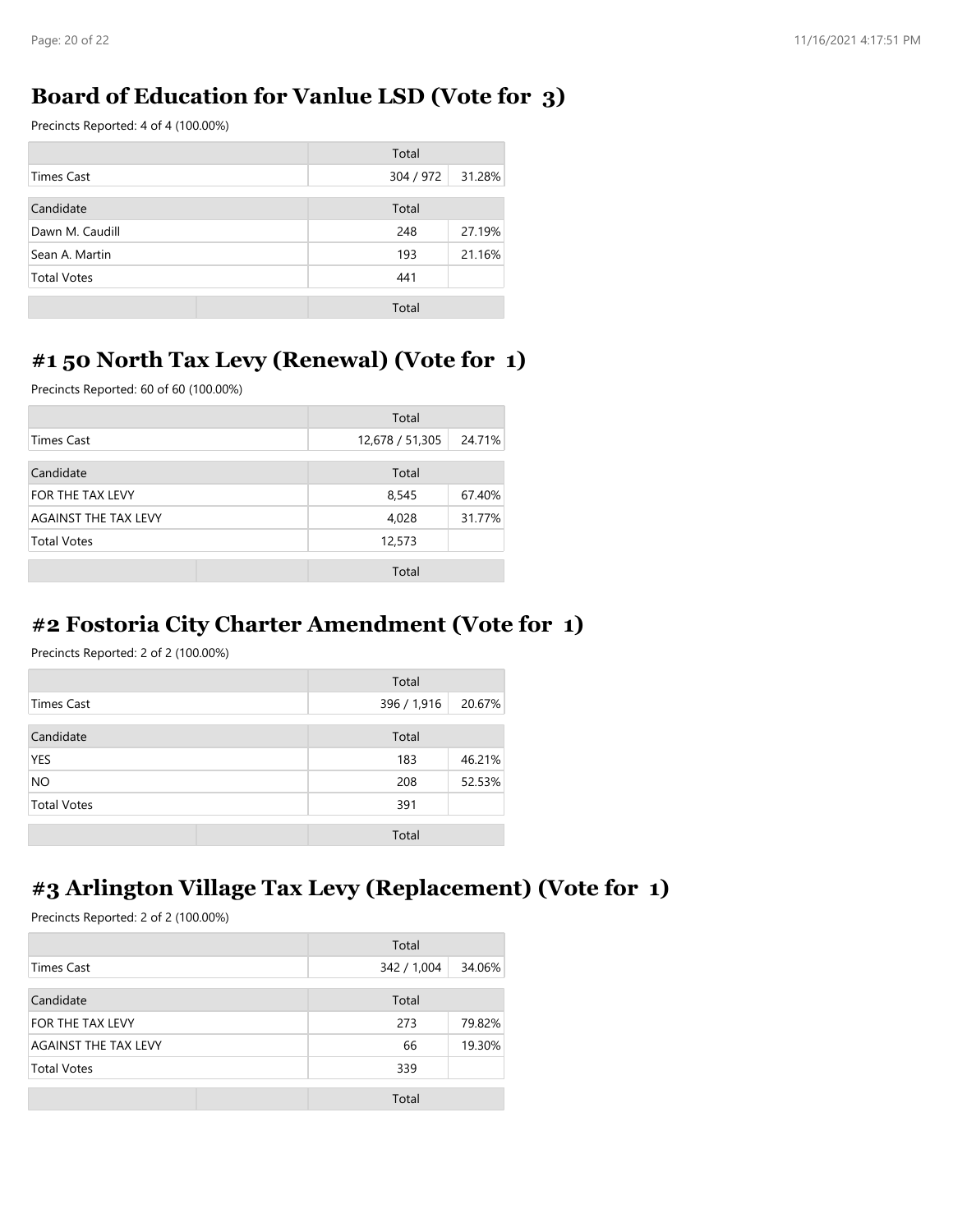#### **#4 Amanda Twp Tax Levy (Renewal) (Vote for 1)**

Precincts Reported: 1 of 1 (100.00%)

|                             | Total     |        |
|-----------------------------|-----------|--------|
| Times Cast                  | 252 / 739 | 34.10% |
| Candidate                   | Total     |        |
| FOR THE TAX LEVY            | 197       | 78.17% |
| <b>AGAINST THE TAX LEVY</b> | 52        | 20.63% |
| <b>Total Votes</b>          | 249       |        |
|                             | Total     |        |

#### **#5 Ada EVSD Income Tax (Renewal) (Vote for 1)**

Precincts Reported: 1 of 1 (100.00%)

|                        | Total   |         |
|------------------------|---------|---------|
| <b>Times Cast</b>      | 44 / 32 | 137.50% |
| Candidate              | Total   |         |
| FOR THE TAX            | 22      | 50.00%  |
| <b>AGAINST THE TAX</b> | 22      | 50.00%  |
| <b>Total Votes</b>     | 44      |         |
|                        | Total   |         |

# **#6 Ada Public Library Tax Levy (Renewal) (Vote for 1)**

Precincts Reported: 1 of 1 (100.00%)

|                      | Total   |         |
|----------------------|---------|---------|
| Times Cast           | 44 / 32 | 137.50% |
| Candidate            | Total   |         |
| FOR THE TAX LEVY     | 20      | 45.45%  |
| AGAINST THE TAX LEVY | 24      | 54.55%  |
| <b>Total Votes</b>   | 44      |         |
|                      | Total   |         |

#### **#7 NW Hancock Joint FD Tax Levy (Renewal) (Vote for 1)**

|                             | Total       |        |
|-----------------------------|-------------|--------|
| <b>Times Cast</b>           | 664 / 2,027 | 32.76% |
| Candidate                   | Total       |        |
| FOR THE TAX LEVY            | 522         | 78.61% |
| <b>AGAINST THE TAX LEVY</b> | 134         | 20.18% |
| <b>Total Votes</b>          | 656         |        |
|                             | Total       |        |